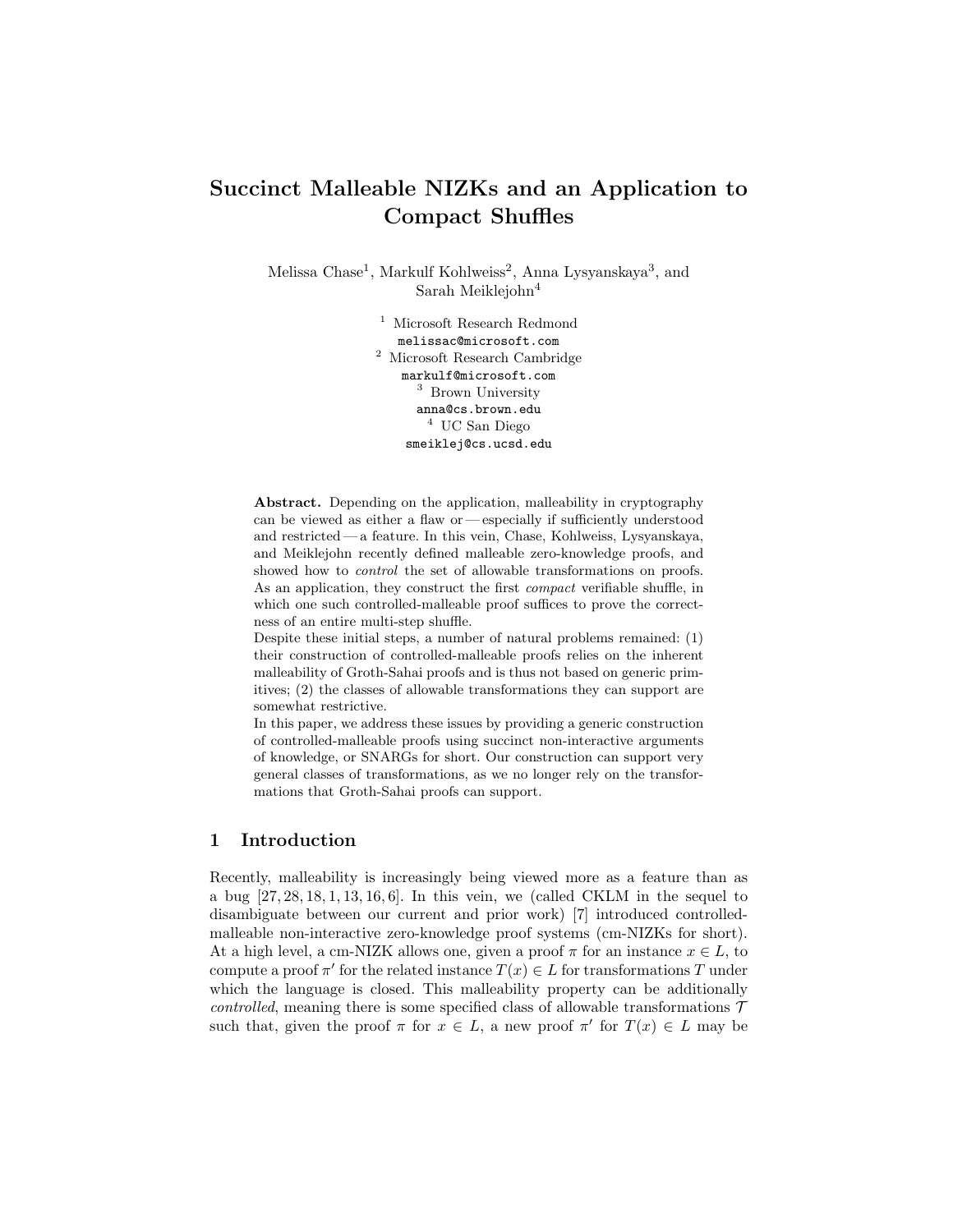obtained only for  $T \in \mathcal{T}$ . The notion of a cm-NIZK is non-trivial when the proof system also needs to be concise or *derivation-private*; i.e., in addition to  $\pi'$  being the same size as  $\pi$ , it should be impossible to tell whether  $\pi'$  was obtained using a witness or by mauling a proof for a previous statement.

The notion of a derivation-private cm-NIZK is well motivated: as one application, CKLM showed that it allows for the modular design of schemes that satisfy randomizable and homomorphic chosen-ciphertext security. Another application they presented is a compactly verifiable shuffle for an election, wherein a set of encrypted votes, submitted by  $N$  different voters, is shuffled (i.e. rerandomized and permuted), in turn, by L voting authorities. To ensure that the authorities are behaving honestly, each authority provides a non-interactive zero-knowledge proof that it has correctly shuffled the votes; if this is done using standard NIZKs, then in order to verify that the overall shuffling process was correct a verifier would need to access L separate proofs, each proving that an authority correctly performed the shuffling process. If each proof is of size  $s(N)$ , this means that the verifier's work is  $\Theta(Ls(N))$  (here we ignore the security parameter). Using derivation-private cm-NIZKs, the verifier's workload can be reduced: each authority can, instead of producing a brand new proof, "maul" the proof of the previous authority; the proof produced by the last authority should then convince the verifier that the ciphertexts output at the end are a valid shuffling of the input ciphertexts. This makes vote shuffling a factor of L more efficient, as the verifier needs to verify a proof of size only  $\Theta(s(N) + L)$ . (The size of the proof is still dependent on  $L$  because each authority needs to, intuitively, add a "stamp of participation" in order for a verifier to ascertain that the shuffling process was performed correctly.)

CKLM then showed how to construct derivation-private cm-NIZK proof systems for a limited, but nevertheless expressive, class of transformations. Specifically, their approach builds heavily on the Groth-Sahai proof system [24]; this means that they can consider only relations on group elements in groups that admit bilinear pairings, and it might therefore seem as though controlled malleability were just a property of the Groth-Sahai proof system and not necessarily something that could be realized using more general building blocks. Interestingly, as a consequence of this limitation, CKLM did not fully deliver on the promise of a compactly verifiable shuffle: in order to prove that a given set of ciphertexts is a shuffle, they needed to represent everything, including the transformations applied to the set of ciphertexts, as a set of elements in the underlying group. The way they chose to do this was using a permutation matrix; since this permutation matrix needs to be extractable from the proof, the size of each proof in their construction was  $\Theta(N^2+L)$ . For the usual voting scenario, in which the number of voters far exceeds the number of mix authorities, a vote shuffling scheme wherein each authority produces its own proof but the proofs are only of size  $\Theta(N)$  (such as the verifiable shuffle of Groth and Lu [23]), therefore has a shorter proof overall.

Thus, the two important, and somewhat related open problems were: first, can a derivation-private controlled-malleable NIZK be realized in a modular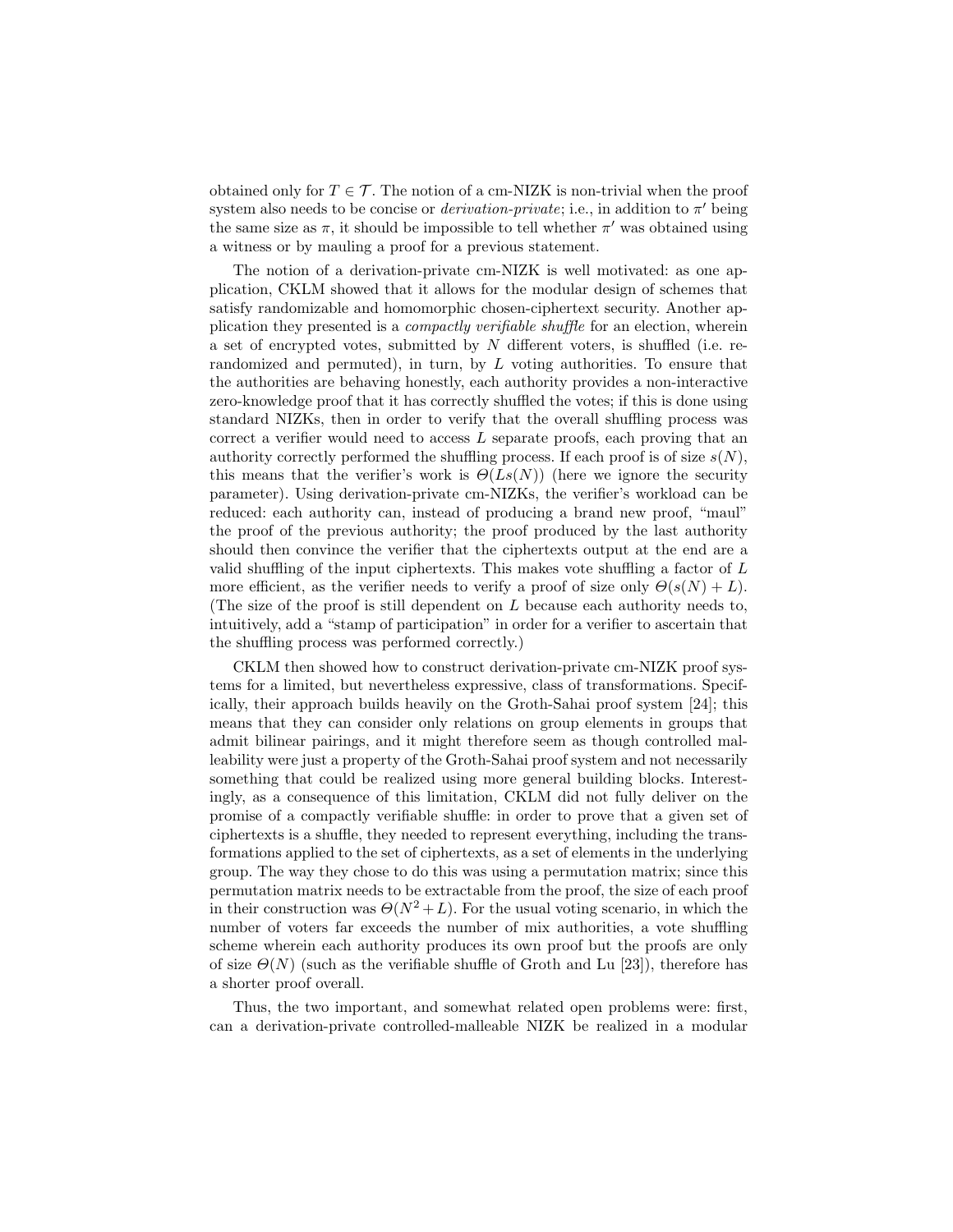fashion from general building blocks, without requiring the specific numbertheoretic assumptions underlying the Groth-Sahai proof system? Second, can it be realized for general classes of languages and transformations, and not just those languages whose membership is expressible using pairing product equations over group elements as needed to invoke the Groth-Sahai proof system? In this paper, we give a positive answer to both.

Our contributions. We first investigate how to construct a derivation-private cm-NIZK from succinct non-interactive arguments (SNARGs) [22, 6]. We limit our attention to t-tiered languages and transformations; briefly, a language is t-tiered if each instance x can be efficiently labeled with an integer  $i = \text{tier}(x)$ ,  $1 \leq i \leq t$ , and a transformation T for a t-tiered language L is t-tiered if tier( $T(x)$ ) > tier(x) for all  $x \in L$  where tier $(x) < t$ , and  $T(x) = \bot$  if tier $(x) = t$ . Some transformations are naturally t-tiered: for example, a vote shuffling transformation carried out by authority i should output a set of ciphertexts and stamps of approval from each authority up to  $i$ ; furthermore, all transformations can be made t-tiered if one is willing to reveal how many times a transformation has been applied.

Intuitively, our construction works as follows: given a proof  $\pi$  for an instance  $x \in L$ , to provide a proof for a new instance  $x' = T(x) \in L$ , a user can form a "proof of a proof;" i.e., prove knowledge of this previous instance  $x$  and its proof  $\pi$ , as well as the transformation T from x to x', and call this proof  $\pi'$ . By the succinctness property of SNARGs, this new proof  $\pi'$  can in fact be the same size as the previous proof  $\pi$ , and thus this "proof of a proof" approach can be continued without incurring any blowup in size.

Although the intuition is relatively simple, going from SNARGs to cm-NIZKs is in fact quite challenging. While the outline above describes how to build malleability into SNARGs, it is still the case that SNARGs satisfy only the nonblack-box notion of adaptive knowledge extraction, whereas cm-NIZKs require a much stronger (black-box) version of extractability. (This stronger notion is crucially used in the CCA encryption and the shuffle applications in CKLM.) To therefore break all these requirements up into smaller pieces, we begin with SNARGs and then slowly work our way up to cm-NIZKs in three separate constructions, with each construction incorporating an additional requirement.

We begin in Section 3.1 with a construction of a malleable SNARG. This construction closely follows the intuition above (which is itself inspired by the "targeted malleability" construction of Boneh et al. [6]): malleability is achieved by proving knowledge of either a fresh witness or a previous instance and proof, and a transformation from that instance to the current one. As observed by Bitansky et al. [3, 4], care must be taken with this kind of recursive composition of SNARGs, as the size of the extractor can quickly blow up as we continue to extract proofs from other proofs; we can therefore construct t-tiered malleable SNARGs (i.e., SNARGs malleable with respect to the class of all t-tiered transformations) for only constant t. Furthermore, a formal treatment of our particular recursive technique reveals that a stronger notion of extraction, in which the extractor gets to see not only the random tape but also the code for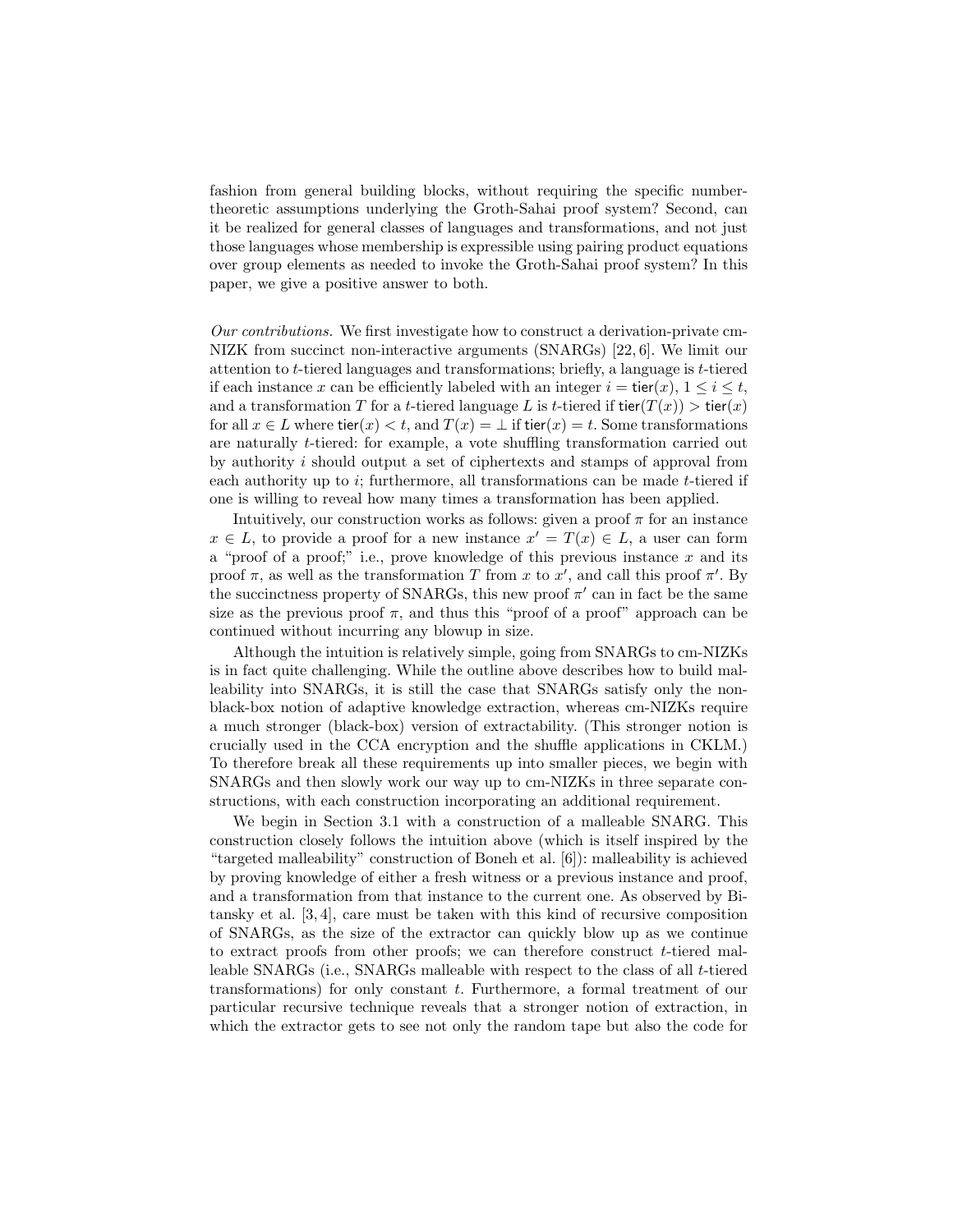the adversary, is necessary for both our construction and the original one of Boneh et al.

With our construction in Section 3.1, we therefore added malleability to the SNARG while preserving succinctness. In Section 3.2, we next tackle the issue of extractability; in particular, we want to boost from the non-black-box notion of extractability supported by SNARGs to the standard black-box notion of a proof of knowledge (NIZKPoK). To do this, we in fact rely only on the soundness of the SNARG, and do not attempt to use the (non-black-box) extractor at all. Instead, we perform a sort of verifiable encryption, in which we encrypt the witness and then prove knowledge (using the malleable SNARG) of the value inside the ciphertext; in this our approach is perhaps most similar to that of Damgård et al. [11]. A black-box extractor is then simple to construct: it just decrypts the ciphertext and thus, provided the proof is sound, recovers the witness. In addition, to preserve the full generality of our t-tiered transformations one would instantiate the encryption scheme using fully homomorphic encryption, although we will also see in Section 4 that interesting classes of transformations can still be supported by more limited schemes (such as ones that are multiplicatively homomorphic).

With our construction in Section 3.2, we therefore achieved the same properties that the Groth-Sahai proof system already provided (namely, a malleable NIWIPoK), but with respect to a more general class of transformations. As such, to now construct cm-NIZKs in Section 3.3, we can follow approximately the same construction as CKLM, who also used malleable NIWIPoKs to construct their cm-NIZK. Once again, however, care must be taken in this step, as we would like to preserve the generality in the class of transformations that we supported in the previous two sections. We therefore modify the CKLM construction to allow for this, and thus achieve cm-NIZKs for all t-tiered transformations.

In summary, we show that if zero-knowledge SNARGs exist for all languages in NP and fully homomorphic encryption exists, then derivation-private cm-NIZK proof systems exist for all t-tiered classes of transformations, where t is a constant. We do this by constructing three distinct types of proofs, each of which may be of independent interest: first, a malleable SNARG, then a malleable NIZKPoK, and finally a cm-NIZK. While each of our constructions builds from the previous one, we stress that our constructions are all fully generic; e.g., any malleable SNARG can be used to construct a malleable NIZKPoK, not just the specific one we construct.

Finally, in Section 4, we show how to use our SNARG-based proofs for ttiered transformation classes (using just multiplicatively homomorphic encryption rather than the heavyweight requirement of fully homomorphic encryption) to construct a compact verifiable shuffle with proof size  $\Theta(N+L)$  under general assumptions. This enhances CKLM in two ways: (1) CKLM had proof size  $\Theta(N^2+L)$ ; (2) CKLM required Groth-Sahai proofs, rather than general assumptions. In a separate paper [9], we showed that, by making additional assumptions about groups that admit bilinear pairings (similar to those made by Groth and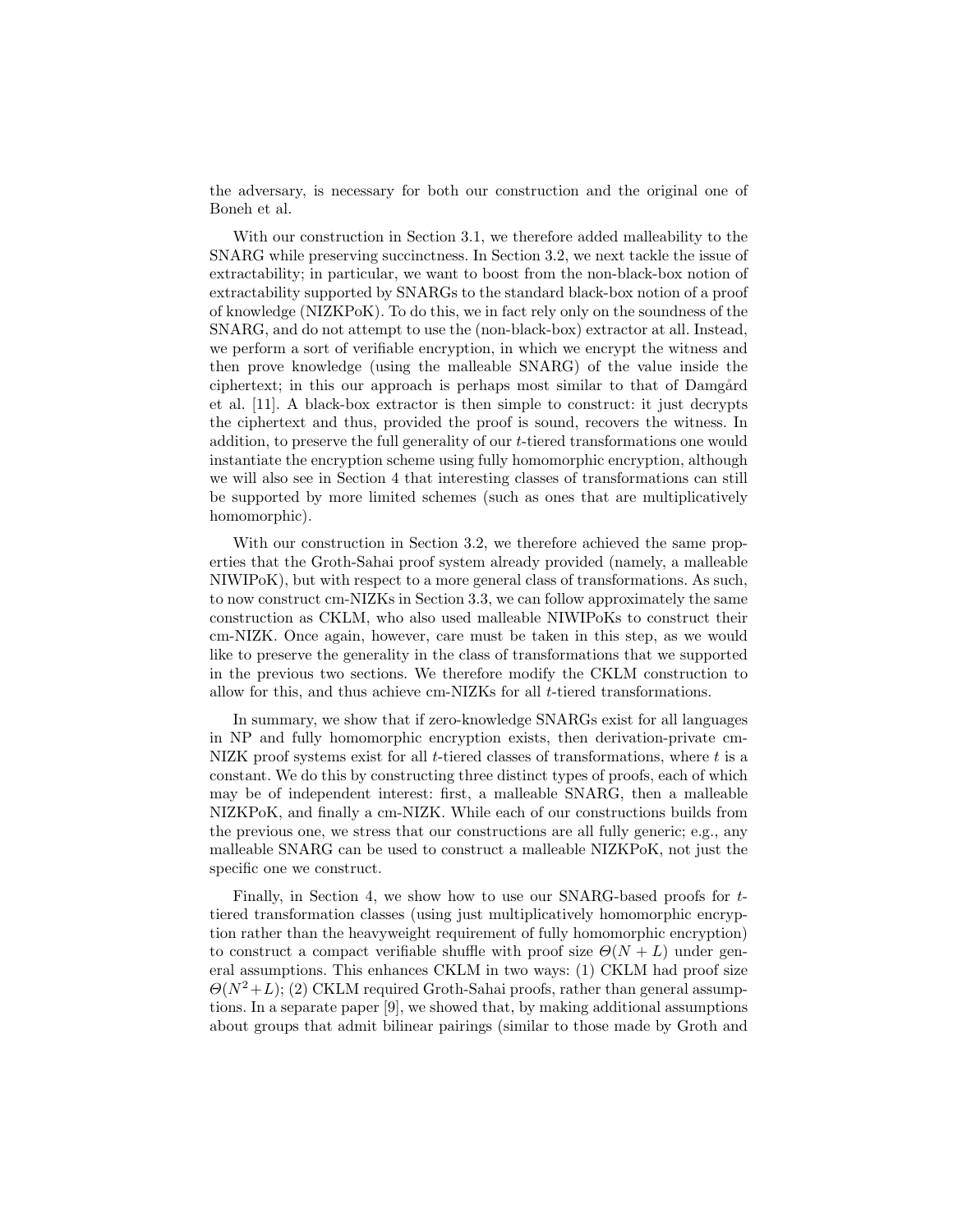Lu [23]), we can also obtain a compact verifiable shuffle with proofs of size  $\Theta(N+L)$  using the Groth-Sahai proof system.

# 2 Definitions and Notation

We recall the main security notions we use. We begin with the recent definitions for malleability due to CKLM [7], as well as their definition for compactly verifiable shuffles; we then define succinct non-interactive zero-knowledge arguments (SNARGs), which form the basis for our construction of malleable proofs in Section 3.

#### 2.1 Malleable proofs

Let  $R(\cdot, \cdot)$  be a relation such that the corresponding language  $L_R = \{x \mid$  $\exists w$  such that  $(x, w) \in R$  is in NP. As defined by CKLM, the relation is *closed* with respect to a transformation  $T = (T_{\text{inst}}, T_{\text{wit}})$  if, for every  $(x, w) \in R$ ,  $(T_{\text{inst}}(x), T_{\text{wit}}(w)) \in R$  as well. We define zero knowledge and related notions formally in the full version of the paper [8], but recall briefly here that a noninteractive zero-knowledge (NIZK) proof system [5, 14, 20] is a set of algorithms (CRSSetup,  $P$ ,  $V$ ) for which there exists an efficient simulator  $(S_1, S_2)$  such that no adversary can distinguish between proofs formed by the prover and proofs formed by the simulator, and an efficient extractor  $(E_1, E_2)$  that can produce a witness w such that  $(x, w) \in R$  from any valid proof  $\pi$  for x. For zero knowledge, we discuss here two additional variants: the first, composable zero knowledge, says that the adversary should still be unable to distinguish even give the simulation trapdoor, and the second, statistical zero knowledge, says that the distribution of proofs formed by the simulator and prover are indistinguishable even to an unbounded adversary; composable zero knowledge is thus implied by statistical zero knowledge, as an unbounded adversary could produce the simulator trapdoor itself.

To incorporate malleability, CKLM extend a NIZK (CRSSetup,  $P, V$ ) to add an additional algorithm, ZKEval, that given a transformation  $T$ , a previous instance x, and a previous proof  $\pi$  such that  $\mathcal{V}(\mathsf{crs}, x, \pi) = 1$ , computes a valid proof for  $T_{\text{inst}}(x)$ ; i.e., a proof  $\pi'$  such that  $\mathcal{V}(\text{crs}, T_{\text{inst}}(x), \pi') = 1$ . They then say that the proof system is *malleable* with respect to a set of transformations T if for every  $T \in \mathcal{T}$ , this computation can be performed efficiently. In terms of controlling malleability, the main definition of CKLM reconciles simulation soundness [29, 12] and simulation-sound extractability [21] with malleability by requiring that, for a set of transformations  $\mathcal{T}$ , if an adversary can produce a proof  $\pi$  that  $x \in L_R$  then the extractor can extract from  $\pi$  either a witness w or a transformation  $T \in \mathcal{T}$  and previously proved instance x' such that  $x = T_{\text{inst}}(x')$ . This is defined more formally as:

**Definition 2.1.** [7] Let (CRSSetup,  $P$ ,  $V$ , ZKEval) be a NIZKPoK system for an efficient relation R, with a simulator  $(S_1, S_2)$  and an extractor  $(E_1, E_2)$ . Let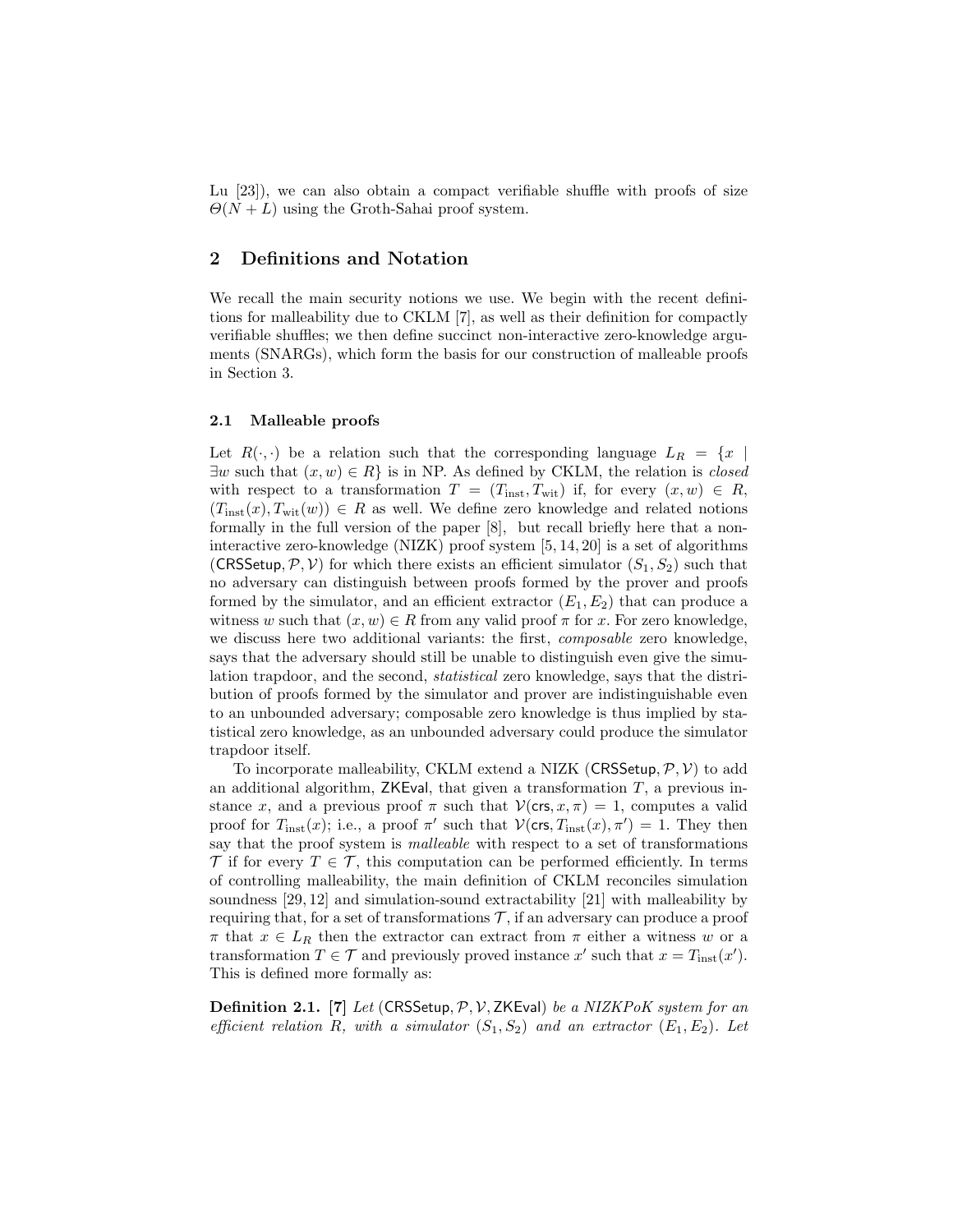$\mathcal T$  be a set of unary transformations for the relation R such that membership in  $\mathcal T$  is efficiently testable. Let  $SE_1$  be an algorithm that, on input  $1^k$ , outputs (crs,  $\tau_s$ ,  $\tau_e$ ) such that (crs,  $\tau_s$ ) is distributed identically to the output of  $S_1$ . Let A be given, let  $Q := Q_{inst} \times Q_{proof}$  be a table for storing the instances queried to  $S_2$  and the proofs given in response, and consider the following game:

- $-$  Step 1. (crs,  $\tau_s, \tau_e$ )  $\stackrel{\$}{\leftarrow}$   $SE_1(1^k)$ .
- $-$  *Step 2.* (*x*, *π*) ← *A*<sup>*S*<sub>2</sub>(crs, *π<sub>s</sub>*, ·)</sup>(crs, *π<sub>e</sub>*).
- $-$  Step 3.  $(w, x', T) \leftarrow E_2(\text{crs}, \tau_e, x, \pi)$ .
- $-$  Step 4.  $b \leftarrow ((w \neq \bot \wedge (x, w) \notin R) \vee$ 
	- $((x', T) \neq (\perp, \perp) \land (x' \notin Q_{inst} \lor x \neq T_{inst}(x') \lor T \notin \mathcal{T})) \lor$  $(w, x', T) = (\perp, \perp, \perp))$

The NIZKPoK satisfies controlled-malleable simulation-sound extractability (CM-SSE, for short) with respect to  $\mathcal T$  if for all PPT algorithms  $\mathcal A$  there exists a negligible function  $\nu(\cdot)$  such that the probability (over the choices of  $SE_1$ , A, and  $S_2$ ) that  $\mathcal{V}(\mathsf{crs}, x, \pi) = 1$  and  $(x, \pi) \notin Q$  but  $b = 1$  is at most  $\nu(k)$ .

CKLM also defined the notion of derivation privacy for malleable proofs, which says that proofs should not reveal whether they were formed fresh or via transformation.

**Definition 2.2.** [7] For a non-interactive proof (CRSSetup,  $P, V, ZKEval$ ), an efficient relation R malleable with respect to  $\mathcal{T}$ , an adversary A, and a bit b, let  $p_b^{\mathcal{A}}(k)$  be the probability of the event that  $b'=0$  in the following game:

- $Step~1.$   $\mathsf{crs} \overset{\$}{\leftarrow} \mathsf{CRSSetup}(1^k).$
- $\,\, Step\,\, 2. \,\, ({\sf state}, x_1, w_1, \pi_1, \ldots, x_q, w_q, \pi_q, T) \stackrel{\$}{\leftarrow} \mathcal{A}({\sf crs}) .$
- $-$  Step 3. If  $\mathcal{V}(\mathsf{crs}, x_i, \pi_i) = 0$  for some i,  $(x_i, w_i) \notin R$  for some i, or  $T \notin \mathcal{T}$ , abort and output  $\bot$ . Otherwise, form

$$
\pi \stackrel{\$}{\leftarrow} \begin{cases} \mathcal{P}(\mathsf{crs}, T_{inst}(x_1, \dots, x_q), T_{wit}(w_1, \dots, w_q)) \text{ if } b = 0 \\ \mathsf{ZKEval}(\mathsf{crs}, T, \{x_i, \pi_i\}_{i=1}^q) & \text{if } b = 1. \end{cases}
$$

 $Step 4. b' \stackrel{\$}{\leftarrow} \mathcal{A}(\mathsf{state}, \pi).$ 

Then the proof system is derivation private if for all PPT algorithms  $A$  there exists a negligible function  $\nu(\cdot)$  such that  $|p_0^{\mathcal{A}}(k) - p_1^{\mathcal{A}}(k)| < \nu(k)$ .

CKLM give a zero-knowledge variant of this definition called strong derivation privacy, in which proofs output by ZKEval should be indistinguishable from those output by the simulator. The security experiment is almost the same, with the only differences being that  $A$  is given the simulation trapdoor,  $A$  is not required to output any witnesses, and  $S_2$  is used in place of  $P$ . Putting these all together, if a proof system is zero knowledge, strongly derivation private, and CM-SSE, then CKLM call it a cm-NIZK.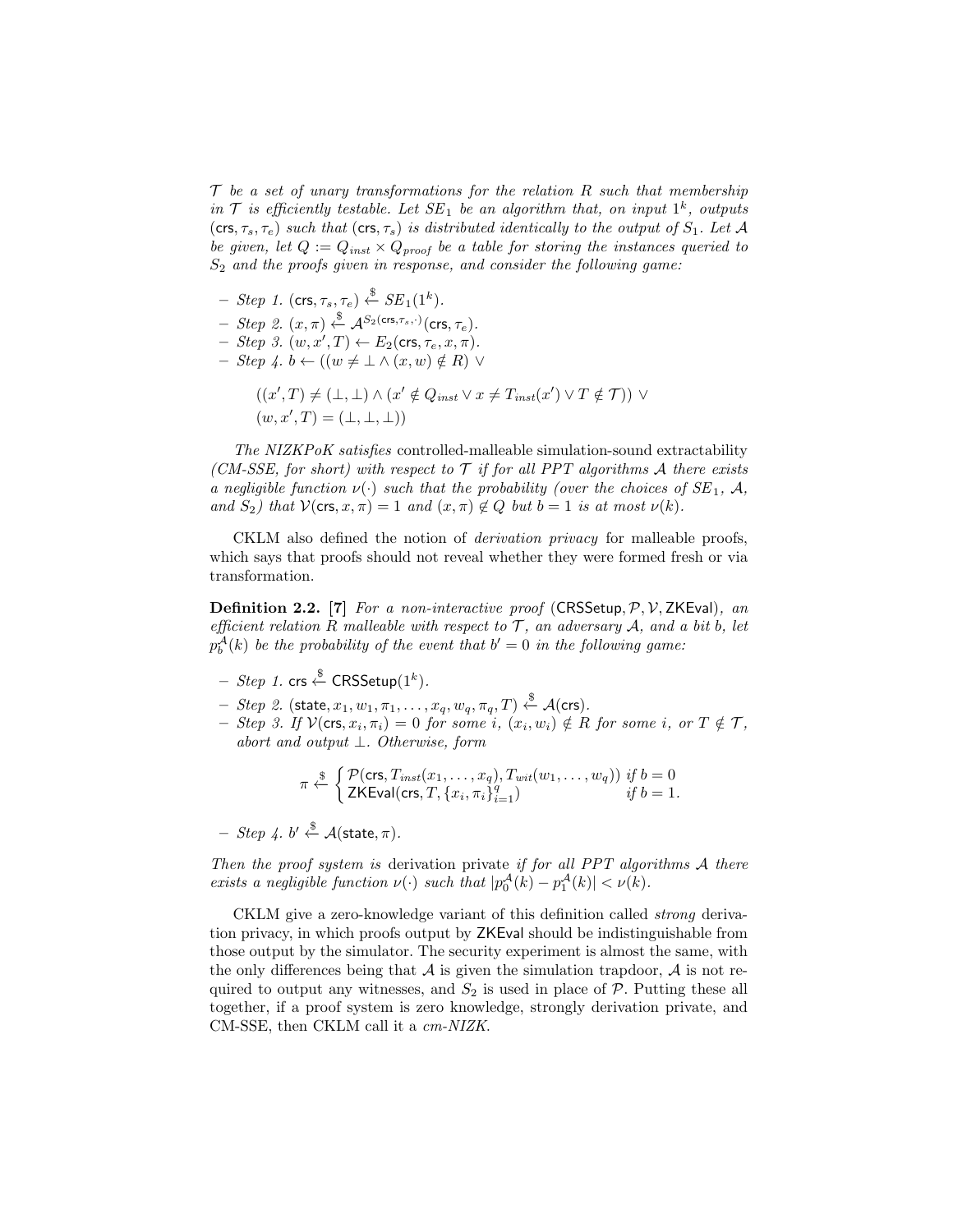#### 2.2 Succinct non-interactive arguments of knowledge

Our cm-NIZK construction in Section 3 builds on succinct non-interactive arguments of knowledge, or SNARGs (also called SNARKs) for short. Proofs of this kind were first shown to exist by Micali in 2000 [26], who used the Fiat-Shamir heuristic [15] to eliminate the interaction in previous succinct arguments. More recently, Groth provided a construction using pairings [22] which was improved by Lipmaa [25], Bitansky et al. [3] constructed designated-verifier SNARGs using the new notion of extractable collision-resistant hash functions, and Gennaro et al. [17] constructed constant-sized SNARGs with a relatively short common reference string.

Our definition is based primarily on that of Boneh et al. [6], although for the succinctness property we incorporate the definition of Gentry and Wichs [19] as well. In addition, to perform our recursive composition in Section 3.1, we require a stronger notion of extraction than the original definition provided; essentially, we consider adversaries that take in advice strings as input. Although we present two formulations below, strong and generative adaptive knowledge extraction, we note that these notions are in fact equivalent; a more in-depth discussion can be found in the full version.

**Definition 2.3.** Let  $0 < \gamma < 1$  be a constant. A (strong)  $\gamma$ -succinct noninteractive argument of knowledge for a relation  $R$  is a tuple of probabilistic polynomial-time algorithms  $(CRSSetup, \mathcal{P}, \mathcal{V})$  with the following properties:

- 1. Perfect completeness. For all  $k \in \mathbb{N}$ ,  $(x, w) \in R$ , crs  $\stackrel{\$}{\leftarrow}$  CRSSetup $(1^k)$ , and  $\pi \stackrel{\$}{\leftarrow} \mathcal{P}(\text{crs}, x, w)$ , the probability that  $\mathcal{V}(\text{crs}, x, \pi) = 1$  is 1.
- 2. Strong/generative adaptive knowledge extraction. For a PPT algorithm A, let  $E_A$  be an associated PPT algorithm, and let z be a string whose size is polynomial in the security parameter. Then consider the following game:
	- $−$   $Step 1.$   $crs$   $\stackrel{\$}{\leftarrow}$  CRSSetup $(1^k);$   $r$   $\stackrel{\$}{\leftarrow}$   $\{0,1\}^*.$
	- $-$  Step 2.  $(x, \pi) \leftarrow \mathcal{A}(\mathsf{crs}, z; r)$ .
	- $-$  Step 3.  $w \leftarrow E_A(\text{crs}, z; r)$ .

We say the argument system satisfies strong adaptive knowledge extraction if for all PPT A there exists an  $E_A$  and a negligible function  $\nu(\cdot)$  such that for all z the probability (over the choices of CRSSetup and r) that  $\mathcal{V}(\mathsf{crs}, x, \pi) = 1$ but  $(x, w) \notin R$  is at most  $\nu(k)$ . This corresponds to previous definitions of adaptive knowledge extraction if we consider only  $z = \perp$ .

In addition, it satisfies generative adaptive knowledge extraction if there exists a PPT algorithm  $\mathcal E$  such that for all PPT  $\mathcal A$  there exists a negligible function  $\nu(\cdot)$  such that, on input the code of A, E produces an extractor  $E_A$ , running in time polynomial in that of  $A$ , such that for all z the probability (over the choices of CRSSetup and r) that  $V(\text{crs}, x, \pi) = 1$  but  $(x, w) \notin R$  is at most  $\nu(k)$ .

3.  $\phi$ -succinct arguments. For all  $k \in \mathbb{N}$ ,  $(x, w) \in R$ , and crs  $\stackrel{\$}{\leftarrow}$  CRSSetup $(1^k)$ , it holds that  $\mathcal{P}(\mathsf{crs}, x, w)$  produces a distribution over strings of length at most  $\phi(k, |x|, |w|)$ , where  $\phi(k, |x|, |w|)$  is bounded by  $poly(k)polylog(|x|) + \gamma|w|$  for some constant  $0 < \gamma < 1$ .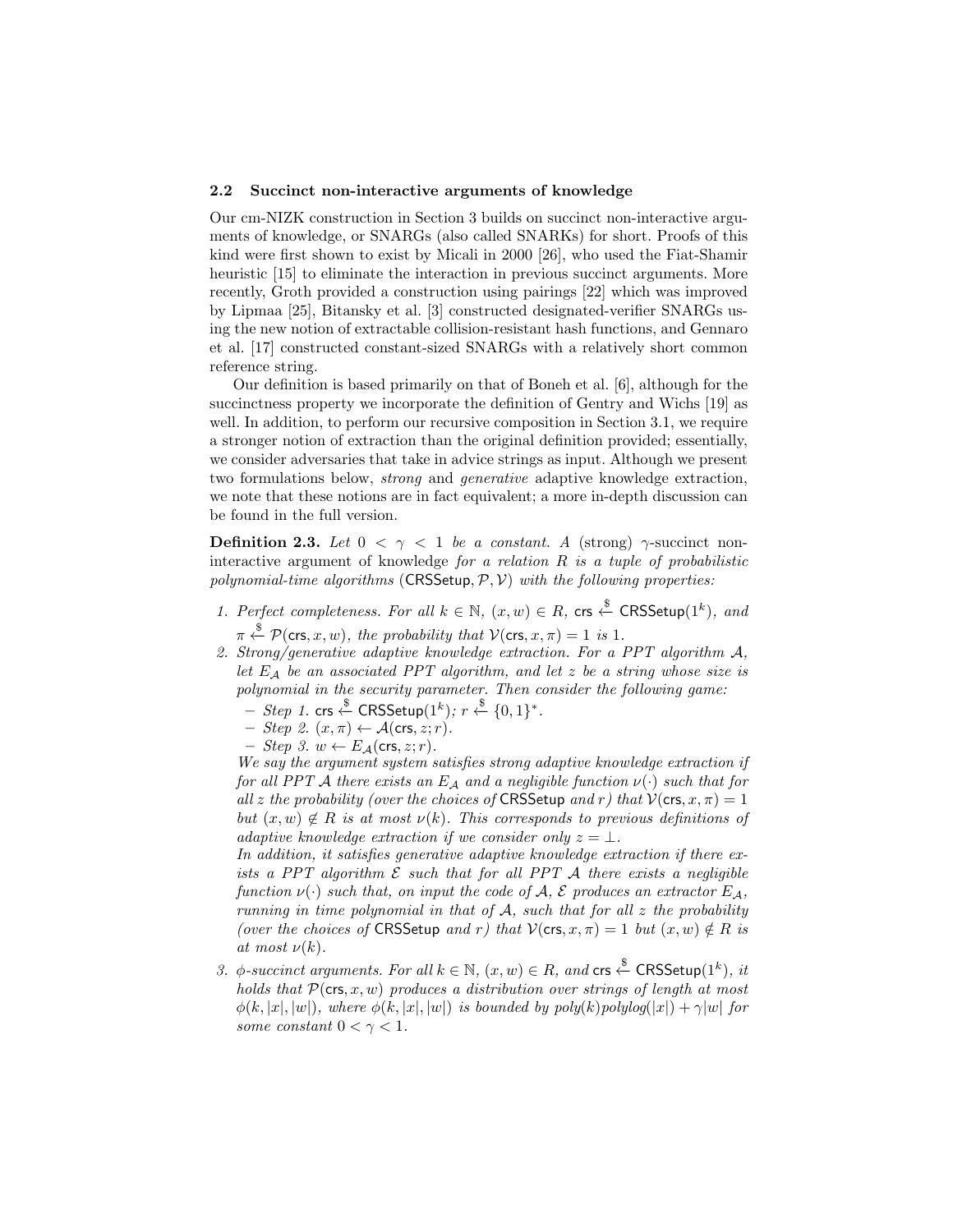While the succinctness property of SNARGs is quite attractive for applications, it comes with a price: all known SNARG constructions are based on so-called "knowledge of exponent" assumptions [10, 2]; furthermore, a recent result due to Gentry and Wichs [19] that separates SNARGS from all falsifiable assumptions suggests that this dependence is perhaps inherent. In addition, to satisfy our stronger version of adaptive knowledge extraction (either strong or generative; again, they are equivalent), the knowledge of exponent assumption used to prove the security of existing SNARG constructions [22, 17] would have to be potentially strengthened to consider an extractor that has access to the code of A; for more details, we defer to the full version.

The final observation we make about SNARGs is that the definition of adaptive knowledge extraction requires the extractor to have non-black-box access to the malicious prover; as we will see in Section 3.2, this can make SNARGs difficult to integrate into protocol design. Fortunately, we can easily see that this notion relates to the standard notion of soundness for proofs [14] (as used implicitly in Groth's SNARG construction [22]):

**Theorem 2.1.** If a proof system  $(CRSSetup, P, V)$  satisfies adaptive knowledge extraction then it also satisfies adaptive computational soundness.

*Proof.* To show this, we take an adversary  $A$  that can break the soundness of the proof system with non-negligible probability  $\epsilon$  and use it to construct an adversary  $\beta$  that breaks adaptive knowledge extraction with the same probability  $\epsilon$ . The code for  $\beta$  is simple: on input (crs; r), it gives crs to  $\mathcal{A}$  (and implicitly runs it on a random tape  $r' \subseteq r$ , and when A outputs a pair  $(x, \pi)$  B outputs the same. By the definition of soundness, A will win if  $\mathcal{V}(\mathsf{crs}, x, \pi) = 1$  but  $x \notin L_R$ ; this implies that, for any w output by  $E_{\mathcal{B}}$ , it must be the case that  $(x, w) \notin R$ , as otherwise  $x \in L_R$ . B will therefore succeed whenever A does and thus succeeds with probability  $\epsilon$ .

### 3 A Construction of cm-NIZKs from SNARGs

In this section, we construct cm-NIZK proofs from zero-knowledge SNARGs that are malleable with respect to a wide range of transformations, namely all t-tiered transformation classes. Intuitively, a relation is  $t$ -tiered if each instance x lives in some tier  $i$ . We would like transformations to move up through the tiers, and we would also like ensure that at most  $t$  transformations are applied. Formally, we say that a relation  $R^{(t)}$  is t-tiered if there exists an efficiently computable function tier :  $L_R^{(t)} \to [0, t]$  and  $(\perp, \perp) \in R^{(t)}$ , and that a transformation class  $\mathcal{T}^{(t)}$  is t-tiered for  $R^{(t)}$  if for all  $T = (T_{\text{inst}}, T_{\text{wit}}) \in \mathcal{T}$  the following two conditions hold: (1) if  $(x, w) \in R^{(t)}$  and tier $(x) < t$ , then  $(T_{\text{inst}}(x), T_{\text{wit}}(w)) \in R^{(t)}$  and tier( $T_{\text{inst}}(x)$ ) > tier(x); and (2) if tier(x) = t then  $T_{\text{inst}}(x) = \perp$ .

We summarize the contributions in this section in Figure 1. As discussed in the introduction, the construction in each subsection is used as a component in the next subsection's construction, with the end goal of constructing a cm-NIZK. In Section 3.1 we construct a SNARG, malleable with respect to a ttiered transformation class, that we then use in Section 3.2 in combination with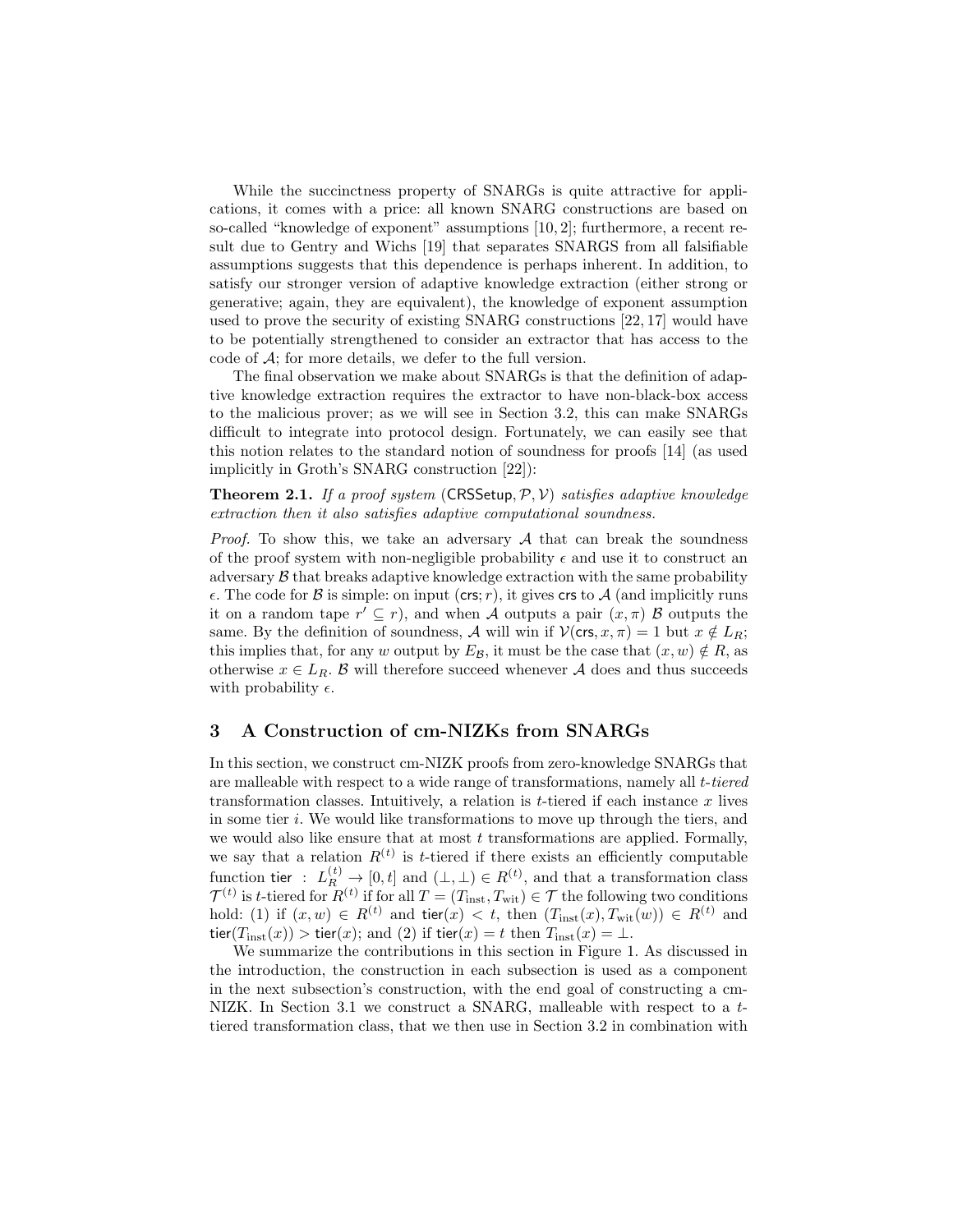

Fig. 1. The various relations among our constructions in this section. The arrows indicate which properties of the previous construction are used to obtain which properties of the next one, and are labeled on the top with the theorem number that proves the relation; the labels on the bottom indicate properties of additional primitives that are used as well. For example, we prove in Theorem 3.12 that our signature-binding construction of a cm-NIZK satisfies CM-SSE if our Enc+NIZK construction is a proof of knowledge, and the additional signature and one-time signature schemes we use are, respectively, unforgeable and strongly unforgeable; this is captured by the top rightmost arrow in the diagram. Strong adaptive knowledge extraction is written as SAKE, zero knowledge as ZK, proof of knowledge as PoK, and (strong) derivation privacy as  $(S)DP.$ 

encryption to obtain a full NIZKPoK; this step seems necessary because SNARGs satisfy only the weak notion of adaptive knowledge extraction, which seems insufficient for constructing cm-NIZKs. Finally, using this NIZKPoK and a onetime and regular signature scheme, we construct in Section 3.3 a cm-NIZK that is malleable with respect to a broader class of transformations than could be supported by the construction of CKLM [7].

#### 3.1 From SNARGs to malleable but weakly extractable proofs

We begin by constructing a derivation-private NIZK for a relation  $R^{(t)}$ , malleable with respect to a *t*-tiered transformation class  $\mathcal{T}^{(t)}$ , that achieves some degree of knowledge extraction. Our approach in this endeavor is inspired by that of Boneh et al. [6], who use SNARGs to construct a "targeted malleable" encryption scheme. To form a proof for an instance  $x_0$  at the bottom level, one can use the SNARG directly to obtain a proof  $\pi_0$ . Now, suppose we would like to further form a proof for an instance  $x_1 = T_{inst}(x_0)$ ; one option is to use the witness  $T_{wit}(w_0)$ and form a fresh proof just as we did for  $x_0$ . Another option, however, is to "maul" the proof  $\pi_0$ : this can be accomplished by forming a new proof  $\pi_1$  that proves knowledge of the old proof  $\pi_0$  and instance  $x_0$ , as well as a transformation T such that  $x_1 = T_{\text{inst}}(x_0)$ .

The reason why SNARGs are attractive for this application is that, because the extraction procedure is non-black-box and therefore the proofs can be suc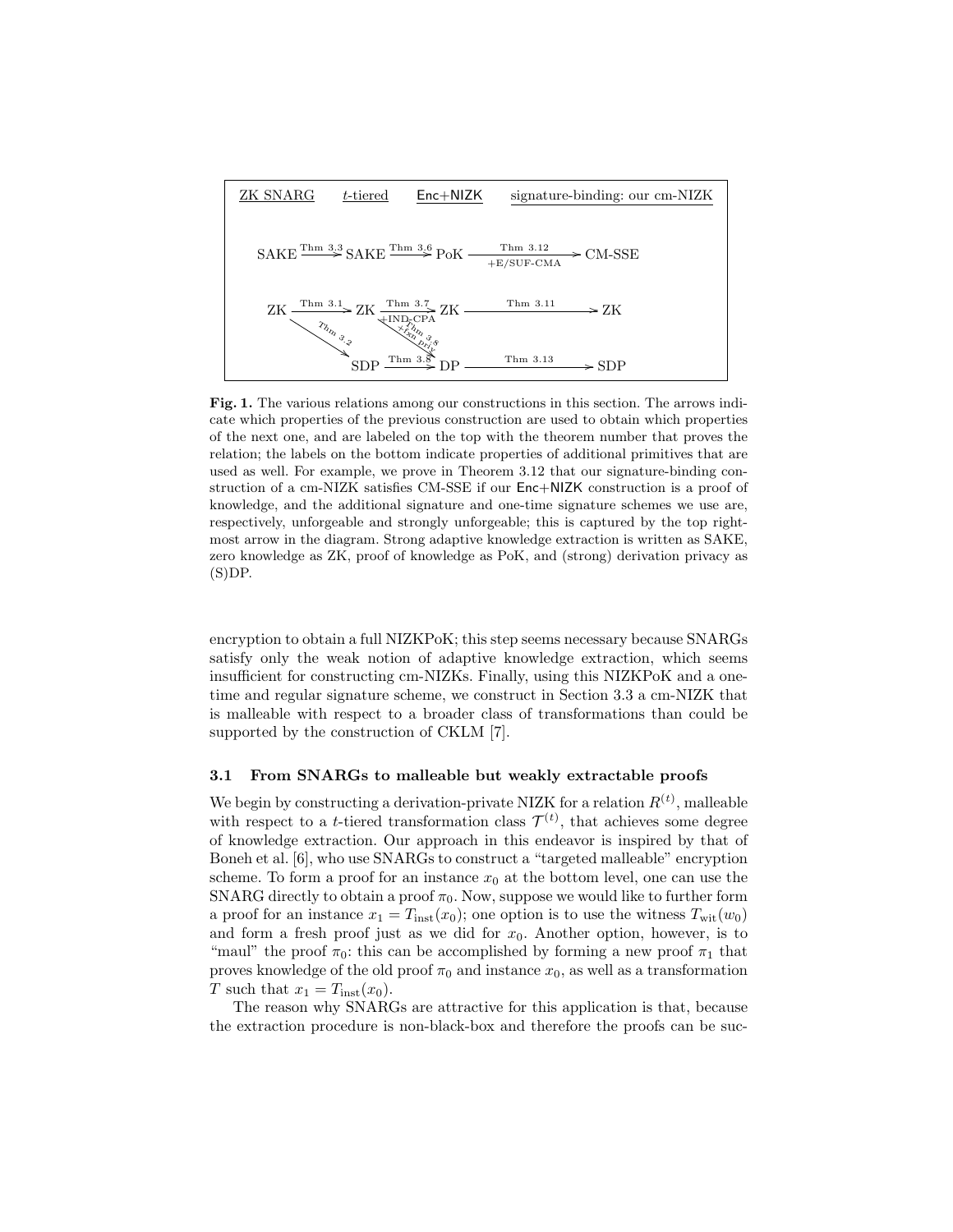cinct, the proof  $\pi_1$  can in fact be the same size as the proof  $\pi_0$ . Continuing in this fashion, we can see that at the *i*-th level, a proof for  $x_i$  can be proved using either knowledge of a witness  $w_i$  for the relation  $R^{(t)}$ , or knowledge of a proof  $\pi_{i-1}$  for  $x_{i-1}$  and a transformation T such that  $x_i = T_{inst}(x_{i-1})$ .

It turns out that, if the SNARG proof system used is zero knowledge (or even just witness indistinguishable), then the resulting proof system is derivation private. As mentioned above, however, the notion of extractability we can satisfy is still only the weak notion of adaptive knowledge extraction that SNARGs provide. In the next section, we show how to bootstrap this construction to obtain a proof system that satisfies the standard notion of extractability for proofs of knowledge (and still satisfies all the malleability and derivation privacy requirements).

To begin our construction, we first formalize the intuition developed above by defining the languages we use: at the bottom level at  $i = 0$  we have  $L_0 :=$  $\{x \mid \exists w \text{ s.t. } (x, w) \in R^{(t)}\}\$ , and for i such that  $1 \leq i \leq t$ , we have

$$
L_i := \left\{ (x, \text{crs}_{i-1}, \dots, \text{crs}_0) \middle| \begin{array}{c} \exists (w, x', \pi', T) \text{ s.t } (x, w) \in R^{(t)} \text{ or } \\ \mathcal{V}_{i-1}(\text{crs}_{i-1}, (x', \text{crs}_{i-2}, \dots, \text{crs}_0), \pi') = 1, \\ T_{\text{inst}}(x') = x, \text{ and } T \in \mathcal{T}^{(t)} \end{array} \right\}
$$

Using these languages and  $t+1$  SNARG systems (CRSSetup<sub>i</sub>,  $\mathcal{P}_i$ ,  $\mathcal{V}_i$ ), we now define our malleable *t*-tiered construction for  $R^{(t)}$ .

- $−$  CRSSetup $(1^k)$ : Generate  $\mathsf{crs}_i \stackrel{\$}{\leftarrow}$  CRSSetup $_i(1^k)$  for all  $i, \, 0 \leq i \leq t.$  Output  $\text{crs} := (\text{crs}_0, \ldots, \text{crs}_t).$
- $\mathcal{P}(\mathsf{crs}, x, w)$ : Compute  $i := \mathsf{tier}(x)$ ; output  $\pi \overset{\$}{\leftarrow} \mathcal{P}_i(\mathsf{crs}_i, (x, \mathsf{crs}_{i-1}, \dots, \mathsf{crs}_0),$  $(w, \perp, \perp, \perp)).$
- $\mathcal{V}(\mathsf{crs}, x, \pi)$ : Compute  $i := \mathsf{tier}(x)$  and output  $\mathcal{V}_i(\mathsf{crs}_i, (x, \mathsf{crs}_{i-1}, \dots, \mathsf{crs}_0), \pi)$ .
- ZKEval(crs, T, x,  $\pi$ ): Compute  $i := \text{tier}(x)$ , define  $x' := T_{\text{inst}}(x)$ , and output  $\pi \overset{\$}{\leftarrow} \mathcal{P}_{i+1}(\mathsf{crs}_{i+1}, (x', \mathsf{crs}_i, \dots, \mathsf{crs}_0), (\bot, x, \pi, T)).$

Recall that there are three properties we would like this proof system to satisfy: (1) zero knowledge, (2) derivation privacy, and (3) strong adaptive knowledge extraction; we deal with each of these in turn. For the first, zero knowledge, if we assume that our underlying proof systems are zero knowledge then we get a proof of the following theorem for free:

**Theorem 3.1.** If the SNARG systems (CRSSetup<sub>i</sub>,  $\mathcal{P}_i$ ,  $\mathcal{V}_i$ ) are zero knowledge for all i,  $0 \le i \le t$ , then the t-tiered construction is zero knowledge.

We next turn to derivation privacy. At first glance, it would seem impossible that our construction could meet derivation privacy: after all, tier $(x)$  openly reveals exactly how many times a transformation has been applied! Looking at the definition of the prover  $P$ , however, we see that for x such that tier(x) = i it does in fact output a proof that "looks like" i transformations have been applied, even though it is using a fresh witness; as this is what the definition of derivation privacy requires (i.e., that the proof, rather than the instance, not reveal the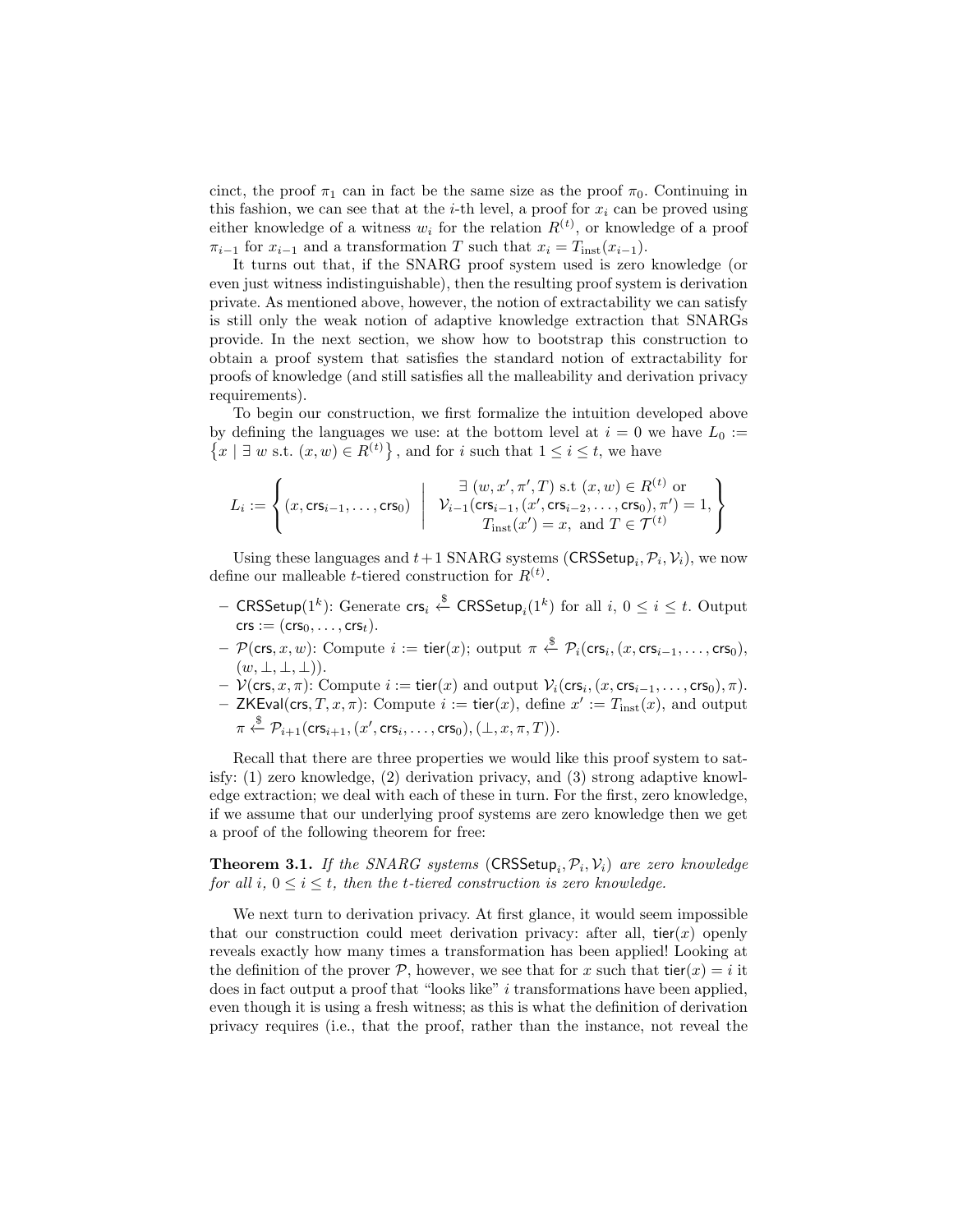transformation), we therefore use the witness indistinguishability of the SNARGs (which trivially follows from zero knowledge) to show that derivation privacy does hold. In addition, to show that strong derivation privacy holds, we require our SNARGs to be composable zero knowledge (as the adversary in the strong derivation privacy game gets to see the simulation trapdoor, and thus the zero knowledge adversary needs to as well); this requirement is met, for example, by the SNARG constructions of Groth [22] and Gennaro et al. [17], both of which actually satisfy the significantly stronger property of statistical zero knowledge. Due to space constraints, a proof of the following theorem can be found in the full version [8].

**Theorem 3.2.** If the SNARG systems (CRSSetup<sub>i</sub>,  $\mathcal{P}_i$ ,  $\mathcal{V}_i$ ) satisfy witness indistinguishability for all i, then the t-tiered construction satisfies derivation privacy for transformations in  $\mathcal{T}^{(t)}$ . Furthermore, if  $(\mathsf{CRSSetup}_i, \mathcal{P}_i, \mathcal{V}_i)$  satisfy composable zero-knowledge for all i, then the t-tiered construction satisfies both derivation privacy and strong derivation privacy for transformations in  $\mathcal{T}^{(t)}$ .

Next, we turn to adaptive knowledge extraction; here, we can show that if the number of times the "proof of a proof" method has been applied is constant, then the t-tiered construction is strongly adaptive knowledge extractable. As do Boneh et al. [6], we require t be constant so the runtime of the extractor does not blow up: if A runs in time  $\tau$ , and we require the runtime of the extractor to be only polynomial in the runtime of  $A$ , then the extraction of the  $t$ -th nested proof (i.e., if A has formed a proof of a proof t times) might take time  $a^t \tau + t b$  for some constants a and b, which for arbitrary t could be exponential. To ensure that the time taken to extract from these nested proofs instead remains polynomial, we therefore require that  $t$  be constant. Furthermore, as we will see in the proof we rely on strong adaptive knowledge extraction to perform our recursive extraction (again, as do Boneh et al.). A proof of the following theorem can be found in the full version.

**Theorem 3.3.** If the SNARG systems  $(CRSSetup_i, \mathcal{P}_i, \mathcal{V}_i)$  satisfy strong adaptive knowledge extraction (as defined in Definition 2.3) for all i, then the t-tiered construction satisfies strong adaptive knowledge extraction for constant t.

Finally, we discuss the size of the proofs. Looking at the language  $L_i$  for some level, we see that an instance for the next language  $L_{i+1}$  consists of the same elements as an instance of  $L_i$ , with the addition of the CRS crs<sub>i</sub>. If we consider, for example, the SNARG construction of Groth [22], then the size of crs<sub>i</sub> is  $O(|x^{(i)}|^2)$  for  $x^{(i)} \in L_i$ . Let f be the function that computes the size of the instance at level  $i+1$  given the size of the instance x at level i. Then, because an element of size  $|x|^2$  is added to obtain the instance for the next level up, we have that  $f(f(|x|)) = |x|^4$ , and, after t transformations, that  $f^t(|x_0|) > |x_0|^{2^t}$ . If t is constant, the fact that we require SNARGs to be of size polylog(|x|) accounts for every such polynomial factor. Considering next the witness, we observe that the size of the witness  $w^{(i)}$  for  $i > 0$  is  $|w_i| + |x_{i-1}| + |\pi_{i-1}| + |T_i|$ . In order for our proofs to be succinct, we require that  $|\pi_i| \leq |\pi_{i-1}|$ . If we assume that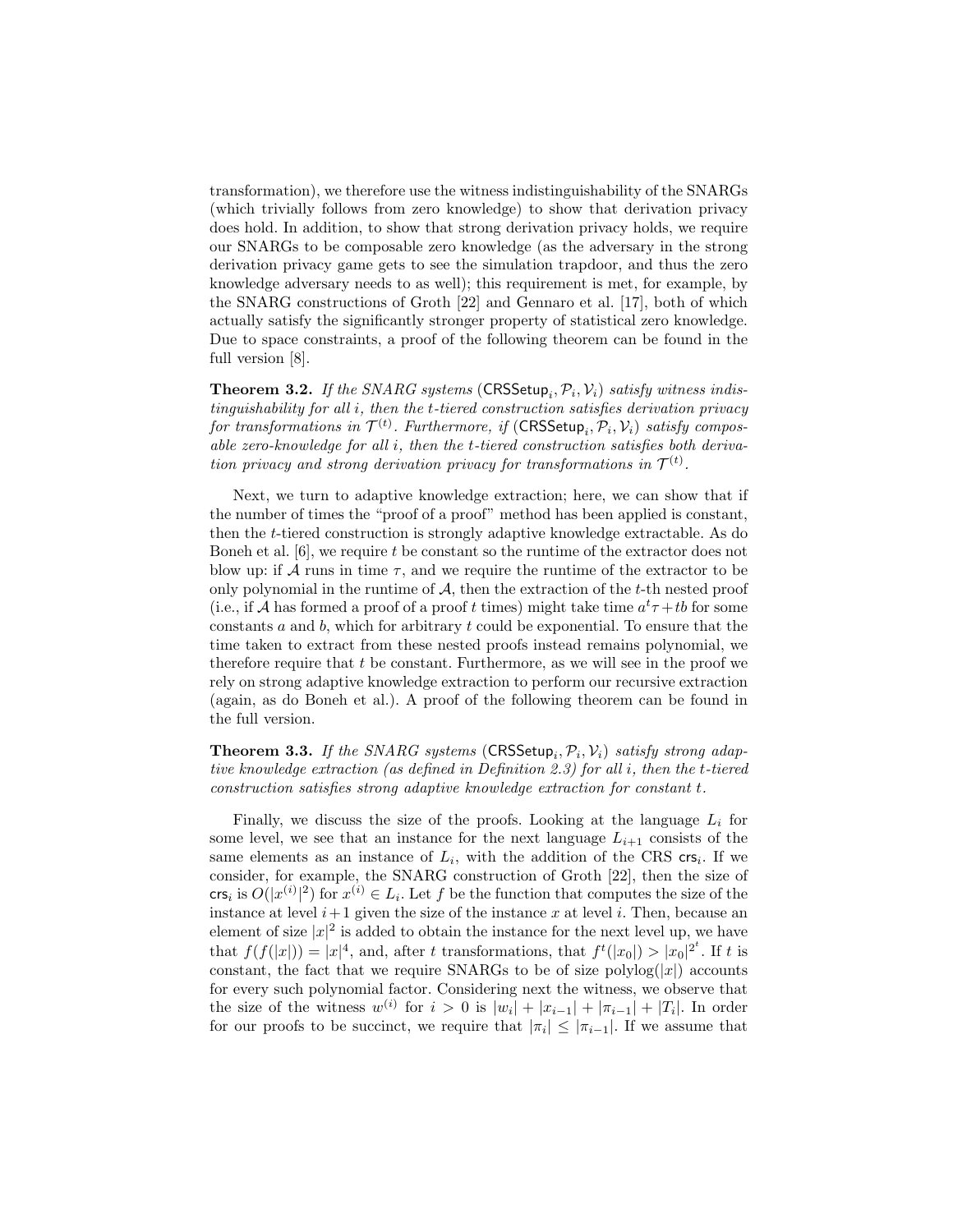$|w_i| \le |w_{i-1}|, |x_i| \le |x_{i-1}|$ , and  $|T_i| \le |T_{i-1}|$  and that  $w^{(i)} = |w_i| + |x_{i-1}| +$  $|\pi_{i-1}| + |T_i| \leq 4|\pi_{i-1}|$ , then a poly $(k)$ polylog $(|x|) + \gamma |w|$  succinct SNARG with  $\gamma = 1/4$  is sufficient for our construction.

#### 3.2 From weak malleable proofs to malleable proofs of knowledge

With our malleable NIZK in place, we might now try to use it to directly construct a cm-NIZK or, because we can satisfy only adaptive knowledge extraction, a weakened notion of cm-NIZK that accomodates this weaker extractability property. Looking back at the definition of controlled malleability (CM-SSE) in Definition 2.1, however, we can see that  $\mathcal A$  is given access to a simulation oracle  $S_2$ . This oracle access seems to be fundamental to the definition: to achieve any kind of simulation soundness, in which we want  $A$  to be unable to produce its own proofs of false statements even after seeing many such proofs, we must give it an oracle that can produce false proofs. If we attempt to then use any non-black-box notion of extractability in conjunction with such an oracle, it is not clear how such an extractor would even be defined, as it cannot simply run the code for  $A$  (in particular, because the oracle's ability to produce false proofs must be presumably unavailable to  $A$  and therefore  $E_A$ ).

To avoid this obstacle altogether, we instead augment the construction from the previous section to achieve full extractability. To do this, our proofs consist of a ciphertext encrypting the witness, and a malleable zero-knowledge SNARG proving knowledge of the value inside of this ciphertext. Now, rather than require the use of the non-black-box extractor to prove any kind of extractability, we can instead give an extractor the secret key, and it can extract by decrypting the ciphertext. As we will see in our proof of Theorem 3.6, this means that all is required of the SNARG is soundness (which, we recall by Theorem 2.1, is implied by adaptive knowledge extraction).

In more detail, to construct a malleable NIZKPoK for a relation  $\mathcal{R}^{(pok)}$  and transformation class  $\mathcal{T}^{(pok)}$ , we use an encryption scheme and a proof system for the relation  $R^{(t)}$  such that

$$
((pk, x, c), (w, r)) \in R^{(t)} \Longleftrightarrow c = \text{Enc}(pk, w; r) \land (x, w) \in R^{(pok)}.
$$

As for malleability, suppose we want to be able to transform the proofs for  $R^{(pok)}$  with respect to some transformation class  $\mathcal{T}^{(pok)}$ . In order to implement ZKEval for a transformation  $T = (T_{\text{inst}}, T_{\text{wit}}) \in \mathcal{T}^{(pok)}$ , we will need to be able to transform the proof for  $R^{(t)}$  and the ciphertext c. For the latter, this means we need to be able to apply a transformation  $T_c$  on the ciphertext that produces an encryption of  $T<sub>wit</sub>(w)$ ; i.e., the homomorphic property of the encryption scheme must be robust enough to allow us to apply  $T<sub>wit</sub>$  to the encrypted message. For the proof, we also require a transformation  $T_r$  on the randomness r of the ciphertext, as we require a transformation that maps  $(pk, x, c)$  to  $(pk, T_{inst}(x), T_c(c))$ and  $(w, r)$  to  $(T_{\text{wit}}(w), T_r(r))$ .

A bit more formally, for every  $T = (T_{\text{inst}}, T_{\text{wit}}) \in \mathcal{T}^{(pok)}$  and r' from the randomness space  $\mathcal{R}$ , let  $T_c$  be the transformation that maps  $c = \mathsf{Enc}(w; r)$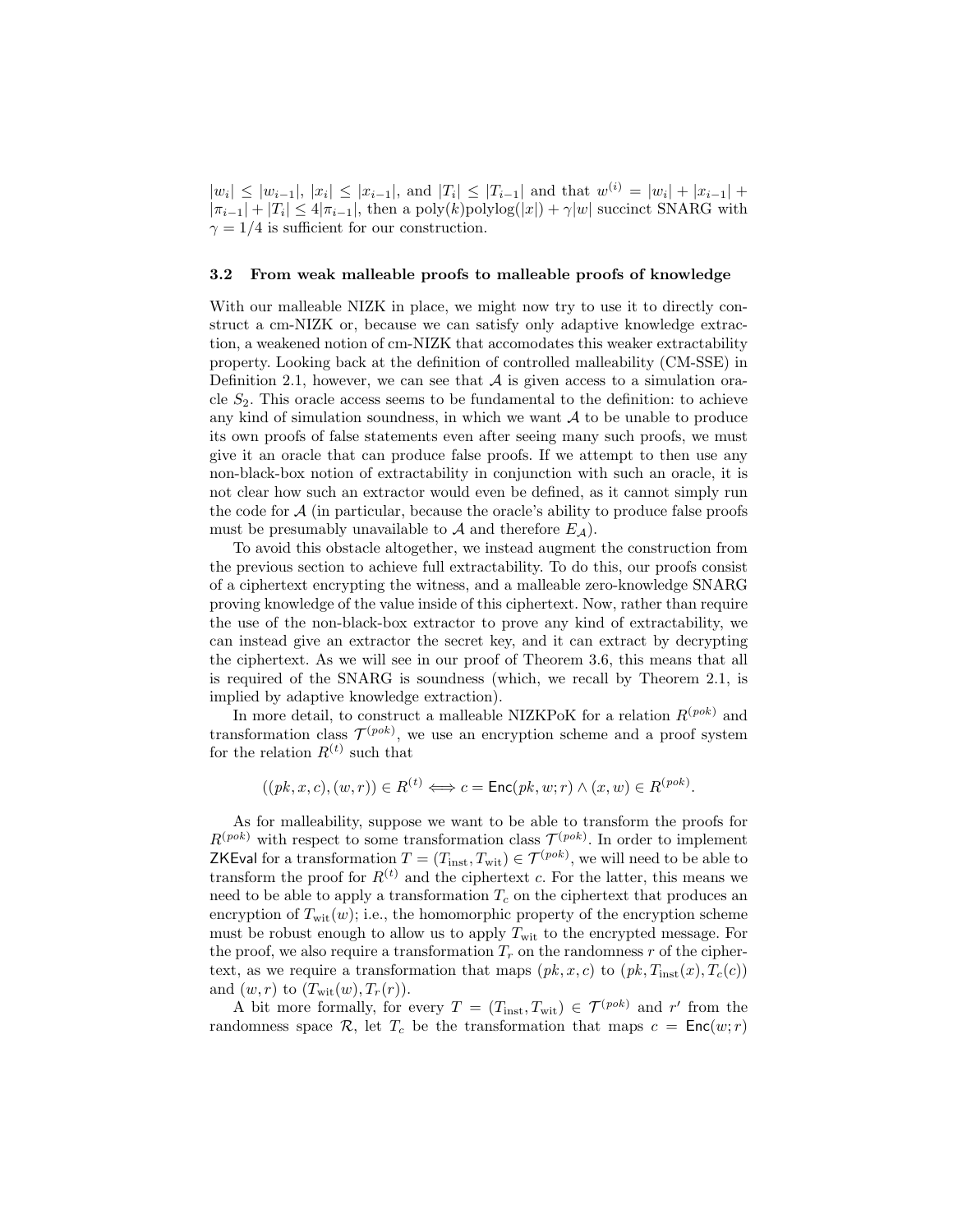to Eval $(c, T_{\text{wit}}; r') = \text{Enc}(T_{\text{wit}}(w); r \circ r')$  (where  $\circ$  denotes the operation that composes the randomness, and Eval denotes the homomorphic operation on ciphertexts), let  $T_r$  be the resulting transformation on the randomness, and let  $\tau(T, r')$  be the transformation that maps instances  $(x, c)$  to new instances  $(T_{\text{inst}}(x), T_c(c))$ , and witnesses  $(w, r)$  to new witnesses  $(T_{\text{wit}}(w), T_r(r))$  (i.e., the exact transformation we need for the proof). Finally, let  $\mathcal{T}^{(t)}$  be the set of transformations that includes  $\tau(T, r')$  for all  $T \in \mathcal{T}^{(pok)}$ ,  $r' \in \mathcal{R}$ , and let  $\mathcal{T}^{(E)}$  be the set of all  $T_{\text{wit}}$ .

To give our  $\mathsf{Enc}\text{+NIZK}$  construction for  $R^{(pok)},$  let (KeyGen, Enc, Dec, Eval) be a function-private homomorphic encryption schemewith randomness space  $\mathcal R$ and let  $(CRSSetup', P', V', ZKEval')$  be a malleable zero-knowledge SNARG for the relation  $R^{(t)}$  with transformation set  $\mathcal{T}^{(t)}$ . Our construction of a NIZKPoK is as follows:

- − CRSSetup(1<sup>k</sup>): Generate crs' ← CRSSetup'(1<sup>k</sup>) and (pk, sk) ← KeyGen(1<sup>k</sup>) and output  $\mathsf{crs} := (\mathsf{crs}', pk).$
- P(crs, x, w): Parse crs = (crs', pk) and pick randomness  $r \stackrel{\$}{\leftarrow} \mathcal{R}$ . Then compute  $c \leftarrow \mathsf{Enc}(pk, w; r)$  and  $\pi' \stackrel{\$}{\leftarrow} \mathcal{P}'(\mathsf{crs}', (pk, x, c), (w, r))$  and output  $\pi := (\pi', c).$
- $-V(crs, x, π)$ : Parse crs = (crs', pk) and  $π = (π', c)$ , and output  $V'(crs', (pk, x, z))$  $(c), \pi'$ ).
- ZKEval(crs,  $T, x, \pi$ ): Parse crs = (crs', pk),  $\pi = (\pi', c)$ , and  $T = (T_{\text{inst}}, T_{\text{wit}})$ . Then choose random  $r' \stackrel{\$}{\leftarrow} \mathcal{R}$ , compute  $T' := \tau(T, r')$ , and compute  $\pi_T \stackrel{\$}{\leftarrow}$ ZKEval'(crs', T',  $(pk, x, c)$ ,  $\pi'$ ) and  $c_T := \text{Eval}(pk, T_{\text{wit}}, c; r')$ . Output  $(\pi_T, c_T)$ .

We make the following requirements on the underlying SNARG to obtain the completeness and malleability properties; both of them follow directly from the Enc+NIZK construction:

**Theorem 3.4.** Let  $\mathbb{W}^{(E+N)}$  be the witness space for  $R^{(pok)}$ . If the SNARG is complete for  $R^{(t)}$  and the encryption scheme has message space M such that  $\mathbb{W}^{(E+N)} \subset \mathcal{M}$ , then the **Enc+NIZK** construction is complete.

**Theorem 3.5.** The Enc+NIZK construction is malleable with respect to  $\mathcal{T}^{(pok)}$ whenever the SNARG is malleable with respect to the corresponding set  $\mathcal{T}^{(t)}$  =  $\tau(\mathcal{T}^{(pok)}, \mathcal{R})$  and the encryption scheme is malleable with respect to  $\mathcal{T}^{(E)}$  (as defined above).

If  $\mathcal{T}^{(pok)}$  is a t-tiered class of transformations on  $R^{(pok)}$ , then  $\tau(\mathcal{T}^{(pok)})$  will also be *t*-tiered on  $R^{(t)}$ . Thus, if we instantiate (KeyGen, Enc, Dec, Eval) using a fully homomorphic encryption scheme and we use the SNARGs constructed in the previous section, we can obtain a malleable proof system for any  $t$ -tiered  $\mathcal{T}^{(pok)}$  with constant t. (On the other hand, we will see in Section 4 that there are interesting relations and transformation classes we can obtain without fully homomorphic encryption as well.) As for size efficiency, we know by the succinctness property of SNARGs that the size of  $\pi'$  will not grow through transformation. For the ciphertext c, if we assume that  $T_{\text{wit}}$  does not increase the size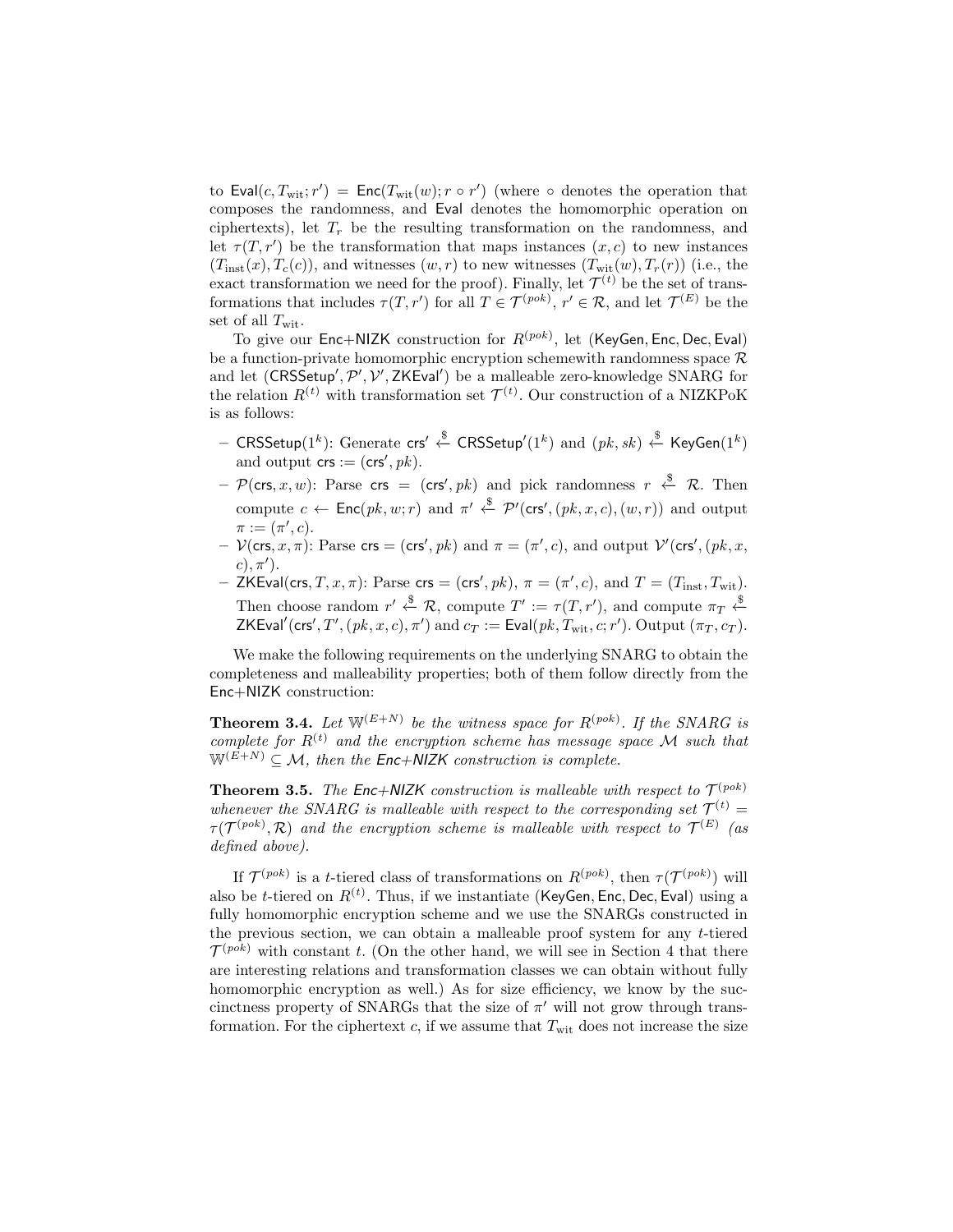of the witness, then the size of  $c$  will stay the same as well and thus the proof will remain compact even as it is transformed.

We would now like to show that if the SNARG satisfies adaptive knowledge extraction then the Enc+NIZK construction satisfies extractability; i.e., is an argument of knowledge. We also must show that the construction retains the original zero knowledge and derivation privacy properties as well. Due to space constraints, proofs of the following three theorems can be found in the full version.

Theorem 3.6. If the SNARG satisfies adaptive knowledge extraction with respect to  $R^{(t)}$  then the **Enc+NIZK** construction is a proof of knowledge with respect to  $R^{(pok)}$ .

Theorem 3.7. If the SNARG is zero knowledge and the encryption scheme is IND-CPA secure, then the Enc+NIZK construction is zero knowledge.

Theorem 3.8. If the SNARG is zero knowledge and strongly derivation private with respect to the class of transformations  $\mathcal{T}^{(t)}$  and the encryption scheme is function private with respect to  $\mathcal{T}^{(E)}$  then the **Enc**+NIZK construction is derivation private with respect to  $\mathcal{T}^{(pok)}$ .

#### 3.3 From malleable NIWIPoKs to cm-NIZKs

With our malleable NIZKPoK in place, we are finally ready to construct cm-NIZKs (although, as we will see, we require only witness indistinguishability rather than full zero knowledge). We first recall the construction of CKLM, who used a relation R' such that  $((x, vk), (w, x', T, \sigma)) \in R'$  if  $(x, w) \in R$  or Verify $(vk, \sigma, x') = 1$ ,  $x = T_{inst}(x')$ , and  $T \in \mathcal{T}$ , where  $\sigma$  was a signature for a secure signature scheme. We use the CKLM construction as a rough guideline for our own; the crucial alteration we make, however, is that CKLM were willing to retain the natural re-randomizability of Groth-Sahai proofs, whereas we want to consider classes of transformations that do not contain the identity (for example, the t-tiered transformation classes).

Suppose we want to construct a cm-NIZK for relation  $R<sup>(cm)</sup>$  and transformation class  $\mathcal{T}^{(cm)}$ . We use a NIWIPoK for an augmented relation  $R^{(pok)}$ such that  $((x, vk, vk_{ot}), (w, x', vk'_{ot}, T, \sigma)) \in R^{(pok)}$  if  $(1)$   $(x, w) \in R^{(cm)}$  or  $(2)$  $Verify(vk, \sigma, (x', vk'_{ot})) = 1$  and either (2a)  $x = T_{inst}(x')$  for  $T = (T_{inst}, T_{wit}) \in$  $\mathcal{T}^{(cm)}$ , or (2b)  $x' = x$  and  $vk'_{\text{ot}} = vk_{\text{ot}}$ , where  $vk_{\text{ot}}$  is a verification key for a one-time signature scheme.

Intuitively, to simulate proofs, we can use this last type of witness; i.e., on a query x, the simulator can use sk as a trapdoor to sign  $(x, v k_{\text{ot}})$  and produce a signature  $\sigma$ , and then form a proof using  $(\perp, x, vk_{ot}, \perp, \sigma)$  as a witness. To ensure that an adversary cannot simply reuse this proof and claim it as its own (i.e., apply the identity transformation), proofs are accompanied by a one-time signature, on both the instance and the proof, to indicate that the proof was formed fresh for this instance. Because the one-time signature thus binds together the instance and the proof, we call this construction "signature binding."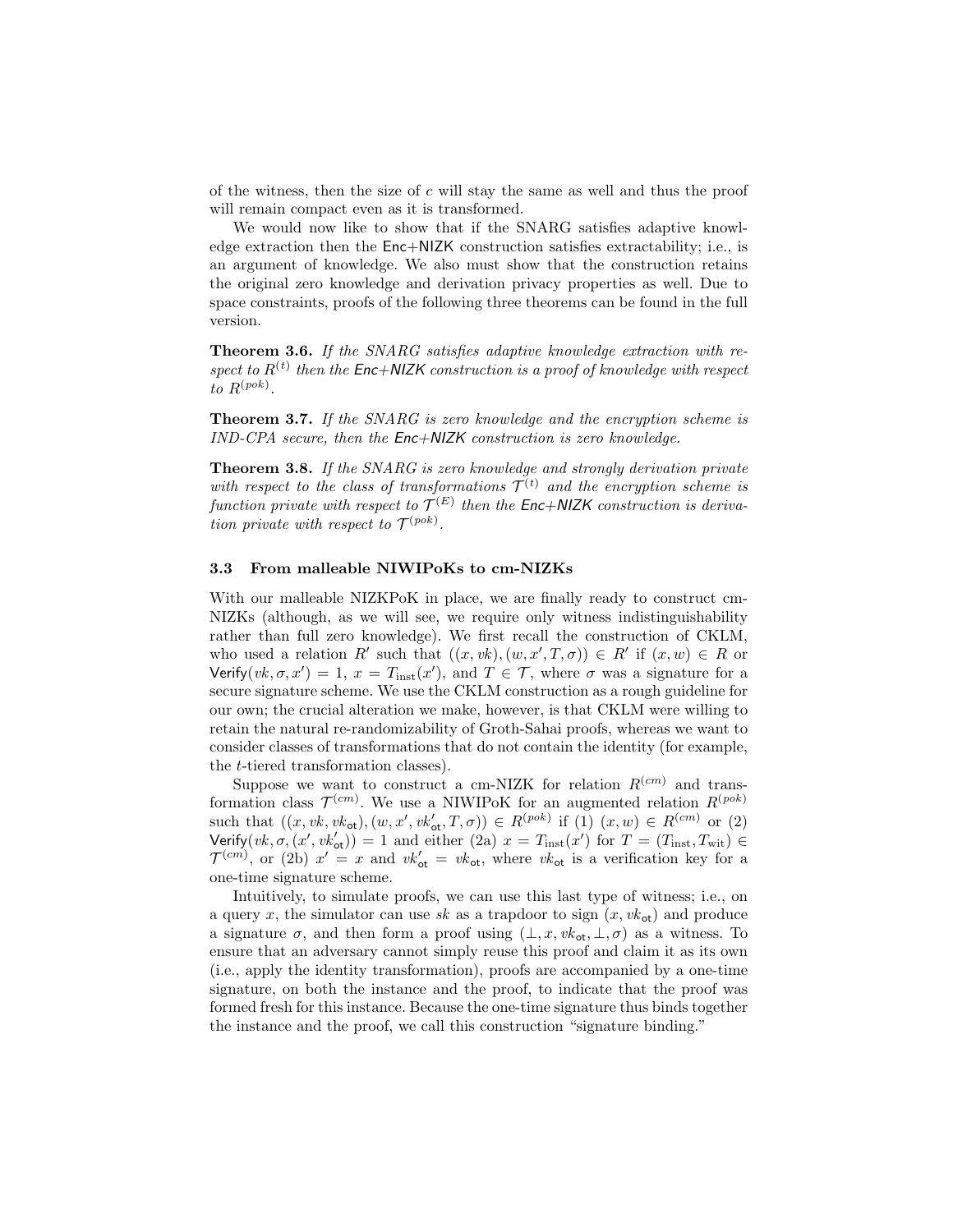Now, if we want to allow transformations  $(\widehat{T}_{\text{inst}}, \widehat{T}_{\text{wit}}) \in \mathcal{T}^{(cm)}$  for our cm-<br> $\widehat{T}_{\text{int}}$ NIZK, we will have to be able to transform the underlying NIWIPoK accordingly. To do this for any  $\hat{T} = (\hat{T}_{inst}, \hat{T}_{wit}) \in \mathcal{T}^{(cm)}$ , and any  $\hat{vk}_{ot} \in VK_{ot}$ (where  $VK_{\text{ot}}$  is the set of all possible verification keys), let  $\rho(\widehat{T}, \widehat{vk}_{\text{ot}})$  be a transformation that maps  $(x, vk, vk_{ot})$  to  $(\widehat{T}_{inst}(x), vk, \widehat{vk}_{ot})$  and  $(w, x', vk'_{ot}, T, \sigma)$  to  $(\widehat{T}_{\text{wit}}(w), x', \textit{vk}_{\text{ot}}', \widehat{T} \circ T, \sigma)$ . We require the underlying NIWIPoK to be malleable with respect to this class  $\mathcal{T}^{(pok)}$ .

More formally, let (KeyGen, Sign, Verify) be an unforgeable signature scheme, (KeyGen<sub>ot</sub>, Sign<sub>ot</sub>, Verify<sub>ot</sub>) be a strongly unforgeable one-time signature scheme, and let (CRSSetup<sub>WI</sub>,  $\mathcal{P}_{WI}$ ,  $\mathcal{V}_{WI}$ ) be a malleable derivation-private NIWIPoK for  $R^{(pok)}$ . We give our construction of a cm-NIZK using these primitives as follows:

- $-$  CRSSetup $(1^k)$ : Generate  $\mathsf{crs}_{\mathsf{WII}} \overset{\$}{\leftarrow}$  CRSSetup $_{\mathsf{WII}}(1^k);~(vk, sk) \overset{\$}{\leftarrow}$  KeyGen $(1^k).$ Output  $\text{crs} := (\text{crs}_{\text{WI}}, vk)$ .
- $-$  P(crs, x, w): Parse crs = (crs<sub>WI</sub>, vk) and compute  $\pi' \stackrel{\$}{\leftarrow} \mathcal{P}_{\mathsf{WI}}(\mathsf{crs}_{\mathsf{WI}},(x,vk,$  $vk_{\text{ot}}$ , $(w, \bot, \bot, \bot, \bot)$ ). Generate  $(vk_{\text{ot}}, sk_{\text{ot}}) \overset{\$}{\leftarrow}$  KeyGen $_{\text{ot}}(1^k)$ , compute  $\sigma_{\text{ot}} \overset{\$}{\leftarrow}$  $Sign_{ot}(sk_{ot}, (x, \pi'))$ , and output  $\pi := (\pi', \sigma_{ot}, vk_{ot})$ .
- $V(\text{crs}, x, \pi)$ : Parse  $\pi = (\pi', \sigma_{\text{ot}}, v k_{\text{ot}})$  and check that  $V$ erify<sub>ot</sub> $(v k_{\text{ot}}, \sigma_{\text{ot}}, (x, \pi))$  $(\pi')$  = 1; if this fails then output 0. Otherwise, parse  $\text{crs} = (\text{crs}_{W1}, vk)$  and output  $\mathcal{V}_{\text{WI}}(\text{crs}_{\text{WI}},(x,\textit{vk},\textit{vk}_{\text{ot}}), \pi').$
- ZKEval( $crs, T, x, \pi$ ): Parse  $\textsf{crs} = (\textsf{crs}_{\textsf{WI}}, \textit{vk})$  and  $\pi = (\pi', \sigma_{\textsf{ot}}, \textit{vk}_{\textsf{ot}})$ . Generate  $(\widehat{\text{vk}}_{\text{ot}}, \widehat{\text{sk}}_{\text{ot}}) \stackrel{\$}{\leftarrow} \text{KeyGen}_{\text{ot}}(1^k)$  and compute  $\pi'' \stackrel{\$}{\leftarrow} \text{ZKEval}_{\text{WI}}(\text{crs}_{\text{WI}}, \rho(T, \widehat{\text{vk}}_{\text{ot}}),$  $(x,\textit{vk},\textit{vk}_\textsf{ot}), \pi')$  and  $\sigma'_\textsf{ot}$  $\stackrel{\$}{\leftarrow}$  Sign<sub>ot</sub>( $\widehat{sk}_{\text{ot}}$ ,  $(x, \pi'')$ ). Output ( $\pi''$ ,  $\sigma'_{\text{ot}}$ ,  $\widehat{wk}_{\text{ot}}$ ).

Although in using  $\widetilde{T} \circ T$  we require that  $\mathcal{T}^{(cm)}$  be closed under composition, we note that this is not a strong restriction. Indeed, if  $\mathcal{T}^{(cm)}$  is not closed under composition, then we can define the closure of  $\mathcal{T}^{(cm)}$  to be the class of transformations  $\mathcal{T}^{(cm)}'$  such that  $T \in \mathcal{T}^{(cm)}'$  if and only if  $T = T_1 \circ \dots \circ T_j$  for  $j < t$  and  $T_1, \ldots, T_j \in \mathcal{T}^{(cm)}$ . In this case, if we construct the NIWIPoK using our  $Enc+NIZK$  construction, our proofs have to increase in size by a factor of t. (The encryption scheme used will have to have message space large enough to represent  $T_1 \circ \ldots \circ T_t$  as  $(T_1, \ldots, T_t)$ .) On the other hand, this size increase is unavoidable for general transformations if we want to obtain a definition (like CM-SSE) in which a non-interactive black-box extractor must be able to extract the entire transformation performed.

By construction, we directly obtain the following theorems:

**Theorem 3.9.** If the proof system (CRSSetup<sub>WI</sub>,  $P_{WI}$ ,  $V_{WI}$ , ZKEval<sub>WI</sub>) is complete for relation  $R^{(pok)}$ , and the one-time signature is correct, then the signaturebinding construction is complete for relation  $R^{(cm)}$ .

Theorem 3.10. If the proof system (CRSSetup<sub>WI</sub>,  $\mathcal{P}_{\text{WI}}$ ,  $\mathcal{V}_{\text{WI}}$ , ZKEval<sub>WI</sub>) is malleable with respect to the transformation class  $\mathcal{T}^{(pok)} = \rho(\mathcal{T}^{(cm)}, VK_{ot})$  (as defined above), then the signature-binding construction is malleable for transformation class  $\mathcal{T}^{(cm)}$ .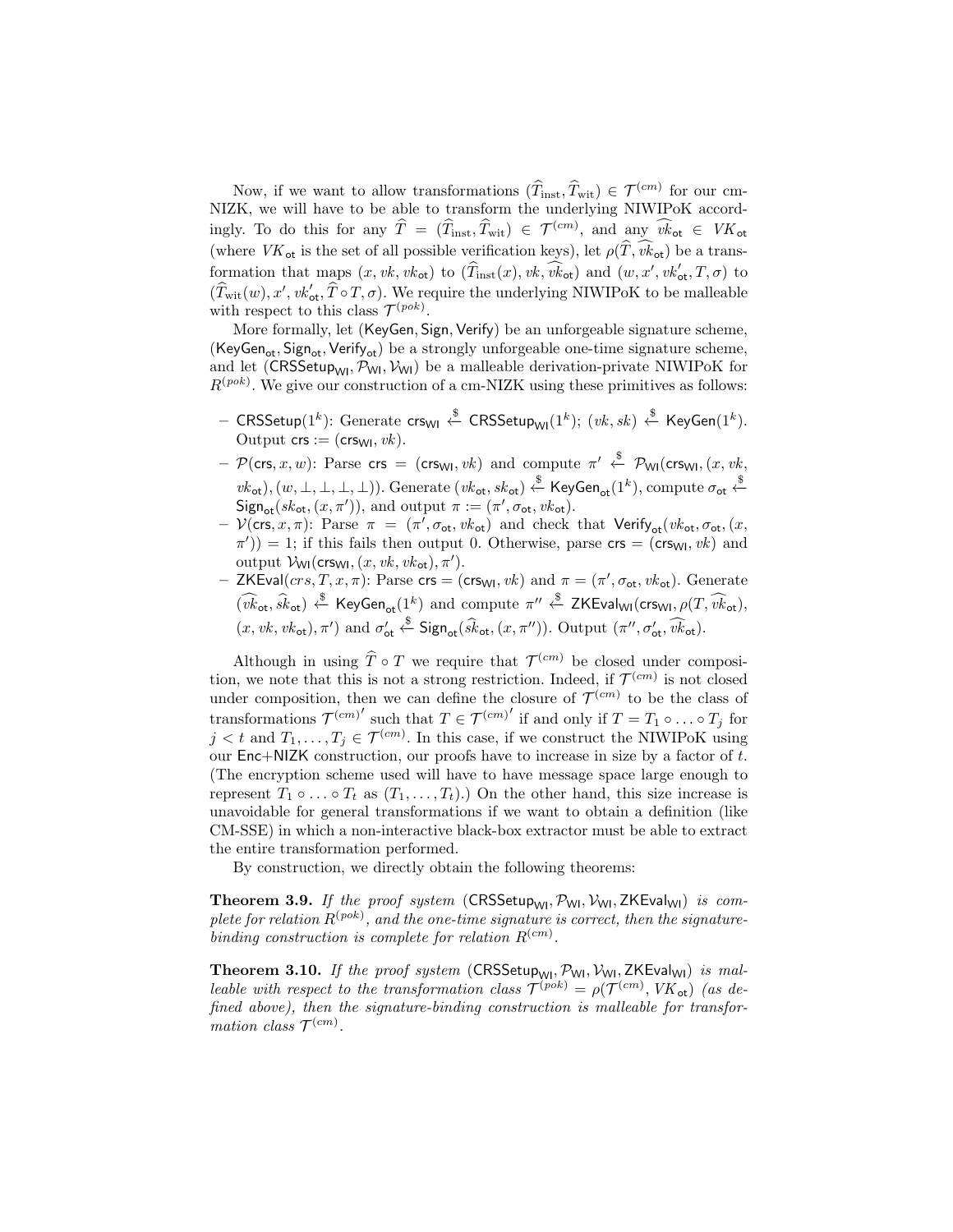Now, if we want to instantiate the NIWIPoK using our Enc+NIZK construction from the previous section, we must first ensure that  $R^{(pok)}$  and  $\mathcal{T}^{(pok)}$  satisfy the constraints discussed therein. In particular, we required that  $\mathcal{T}^{(pok)}$  be a ttiered transformation class for  $R^{(pok)}$ , and that there is an encryption scheme whose message space contains the witness space for  $R^{(pok)}$  that is homomorphic with respect to the class of transformations  $\{T_{\text{wit}}\}$  for all  $(T_{\text{inst}}, T_{\text{wit}}) \in \mathcal{T}^{(pok)}$ .

Expanding on this last requirement, as our witnesses for  $R^{(pok)}$  are of the form  $(w, x', v\overline{k}'_{\text{ot}}, T, \sigma)$ , we need to use an encryption scheme in which the message space subsumes the space of all of these values; i.e., the witness, instance, and transformation spaces, as well as the space of possible one-time verification keys and signatures. We also need the encryption scheme to be homomorphic with respect to the set of transformations that map  $(w, x', w'_{\text{ot}}, T, \sigma)$  to  $(\widehat{T}_{\text{wit}}(w), x', vk'_{\text{ot}}, \widehat{T} \circ T, \sigma)$  for any  $(\widehat{T}_{\text{inst}}, \widehat{T}_{\text{wit}}) \in \mathcal{T}^{(cm)}$ . Finally, we require that  $\mathcal{T}^{(cm)}$  is t-tiered for  $R^{(cm)}$ , as this will guarantee that  $\mathcal{T}^{(pok)}$  is t-tiered for  $R^{(pok)}$ . If we assume SNARGs for general languages and fully homomorphic encryption, then we can obtain a cm-NIZK for any t-tiered transformation class as long as t is constant; in Section 4, we will also see that we can construct cm-NIZKs for interesting relations using only multiplicatively homomorphic encryption. Moreover, if we continue our assumption from the previous section that  $T_{\text{wit}}$  does not increase the size of  $w$ , then the size of proofs will not grow by transformation here either.

Finally, in order to show that this is a cm-NIZK, we need to show that it satisfies zero knowledge, CM-SSE, and strong derivation privacy. Due to space constraints, proofs of the following three theorems can be found in the full version.

**Theorem 3.11.** If the proof system (CRSSetup<sub>WI</sub>,  $\mathcal{P}_{\text{WI}}$ ,  $\mathcal{V}_{\text{WI}}$ ,  $\mathsf{ZKEval}_{\text{WI}}$ ) is witness indistinguishable then the signature-binding construction is zero knowledge.

Theorem 3.12. If the signature scheme (KeyGen, Sign, Verify) is unforgeable (i.e., EUF-CMA secure), the one-time signature (KeyGen<sub>ot</sub>, Sign<sub>ot</sub>, Verify<sub>ot</sub>) is strongly unforgeable (SUF-CMA secure), and the proof system (CRSSetup<sub>WI</sub>,  $P_{W1}$ ,  $V_{\text{WI}}$ , ZKEval<sub>WI</sub>) is an argument of knowledge, the signature-binding construction satisfies the CM-SSE property.

**Theorem 3.13.** If the proof system (CRSSetup<sub>WI</sub>,  $\mathcal{P}_{WI}$ ,  $\mathcal{V}_{WI}$ , ZKEval<sub>WI</sub>) is derivation private for  $\mathcal{T}^{(pok)}$  then the signature-binding construction is strongly derivation private for  $\mathcal{T}^{(cm)}$ .

# 4 A Compactly Verifiable Shuffle Using SNARGs

Now that we have just constructed our SNARG-based cm-NIZK, we consider how to use it to construct a compactly verifiable shuffle.

We start by defining formally the relation and transformations we want to use for shuffles. Abstractly, instances for the correctness of a shuffle are of the form  $x = (pk, \{c_i\}_i, \{c'_i\}_i)$ , where pk is a public key for a re-randomizable encryption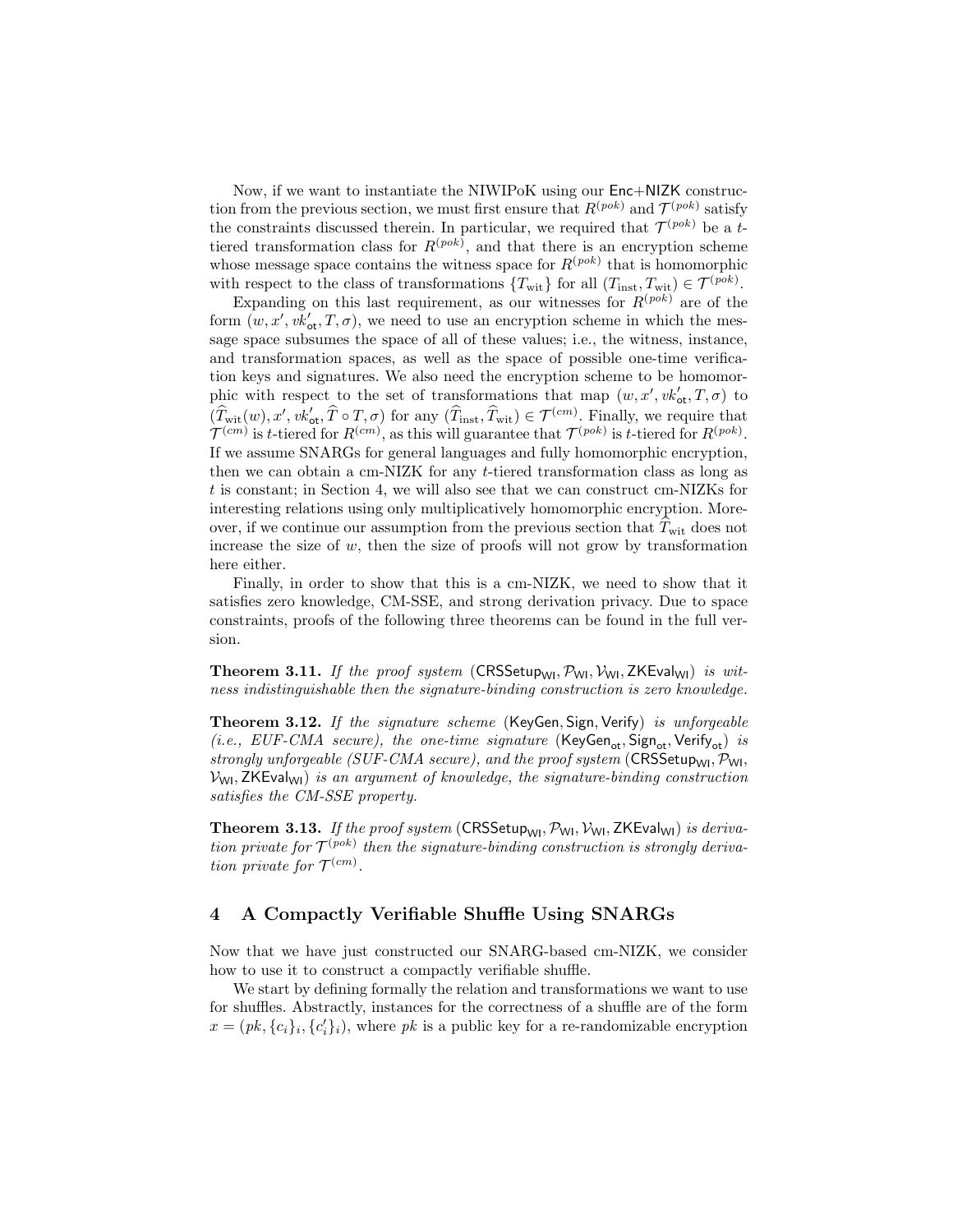scheme,  $\{c_i\}_i$  are the original ciphertexts, and  $\{c'_i\}_i$  are the shuffled ciphertexts. In addition, to allow each mix authority to prove that it participated in the shuffle, instances also contain a set  $\{pk_j\}$  that consists of the public keys of the authorities that have participated thus far. Similarly, witnesses are of the form  $w = (\varphi, \{R_i\}_i, \{sk_j\}_j)$ , where  $\varphi$  is a permutation,  $\{R_i\}_i$  are the re-randomization factors, and  $\{sk_j\}_j$  are the secret keys corresponding to  $\{pk_j\}_j$ . The relation R is such that

$$
((pk, \{c_i\}_i, \{c'_i\}_i, \{pk_j\}_j), (\varphi, \{R_i\}_i, \{sk_j\}_j)) \in R
$$
  

$$
\Leftrightarrow \{\underline{c'_i}\}_i = \{\text{ReRand}(pk, \varphi(c_i); R_i)\}_i \wedge (pk_j, sk_j) \in R_{pk} \ \forall j.
$$

Briefly, valid transformations in  $\mathcal T$  should be shuffles. Ignoring the authority keys for now (details can be found in the original CKLM paper and the full version of this paper), we define transformations on instances as

$$
T_{\text{inst}}(x) = T_{(\varphi', \{R'_i\}_i)}(pk, \{c_i\}_i, \{c'_i\}_i) := (pk, \{c_i\}_i, \{\textsf{ReRand}(pk, \varphi'(c_i); R'_i)\}_i)
$$

and on witnesses as

$$
T_{\text{wit}}(w) = T_{(\varphi', \{R'_i\}_i)}(\varphi, \{R_i\}_i) := (\varphi' \circ \varphi, \{\varphi'(R_i) * R'_i\}_i),
$$

where  $*$  is the operation used to compose the randomness (i.e., ReRand( $pk$ ,  $\mathsf{ReRand}(pk, c; R), R') = \mathsf{ReRand}(pk, c; R * R')).$ 

#### 4.1 Our construction

The shuffle construction of CKLM [7] used four building blocks: a hard relation  $R_{pk}$ , a re-randomizable encryption scheme (KeyGen, Enc, Dec, ReRand), a proof of knowledge (CRSSetup,  $\mathcal{P}, \mathcal{V}$ ), and a cm-NIZK (CRSSetup',  $\mathcal{P}', \mathcal{V}', ZKEval'$ ). As we just constructed a cm-NIZK, we can simply plug it into this generic construction, which CKLM already proved secure. What it remains to show is that the requirements placed on transformations in Sections 3.2 and Section 3.3 are met by the shuffle transformations.

Recall the general requirement for transformations from Section 3.3: because we must encrypt values of the form  $(w, x', vk'_{ot}, T, \sigma)$ , we need an encryption scheme (KeyGen, Enc, Dec, Eval) that is homomorphic with respect to the set of transformations that map  $(w, x', vk'_{\text{ot}}, T, \sigma)$  to  $(\widehat{T}_{\text{wit}}(w), x', vk'_{\text{ot}}, \widehat{T} \circ T, \sigma)$  for any  $(\widehat{T}_{\text{inst}}, \widehat{T}_{\text{wit}}) \in \mathcal{T}^{(cm)}$ .

In order to meet this requirement for shuffles, we must therefore consider how to encrypt and appropriately transform all of these values. For all of the values except  $w$  and  $T$ , however, they are unchanged by the transformation; our only requirement here is therefore that they can be encrypted, meaning the spaces they live in are subsumed by the message space. As for the values that do get transformed,  $w$  and  $T$ , as they are defined for the shuffle we must consider how to transform the permutation  $\varphi$ , the re-randomization values  $\{R_i\}_i$ , and the secret keys  $\{sk_j\}_j$ . We deal with each of these in turn.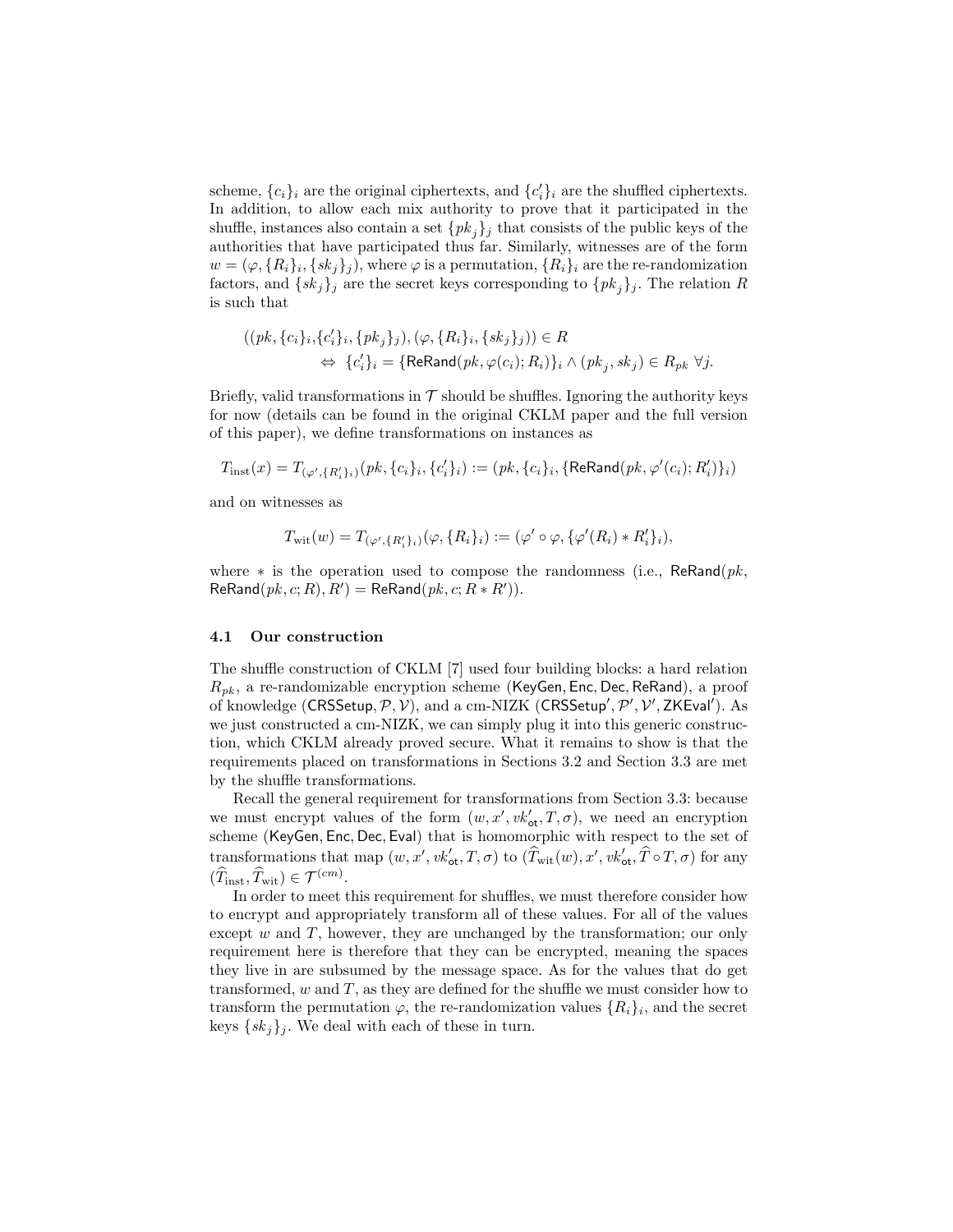To encrypt a permutation  $\varphi \in S_n$ , we represent it as its component-wise action on indices. Formally, we first consider the collection  $(c_1, \ldots, c_n)$  in which  $c_i \stackrel{\$}{\leftarrow}$  Enc(pk, i) for all i; i.e., the collection of ciphertexts encrypting their own index within the set. Now, to represent  $\varphi$ , we compute  $c_i^{(\varphi)}$  $\overset{\$}{\leftarrow}$  Enc $(pk, \varphi(i))$  for all  $i, 1 \leq i \leq n$ ; the set  $\{c_i^{(\varphi)}\}_{i=1}^n$  is then equal to  $\varphi(\{c_i\})_{i=1}^n$ . When we need to compose this  $\varphi$  with a new permutation  $\varphi'$  (e.g., to compute  $T_{\text{wit}}(w)$ ), we can compute  ${c_i^{(\varphi' \circ \varphi)}\}_{i=1}^n = \varphi'({c_i^{(\varphi)}\}_{i=1}^n) = \varphi'(\varphi({c_i}_{i=1}^n))$ , which does represent the composed permutation  $\varphi' \circ \varphi$  as desired.

Moving on to the re-randomization values  $\{R_i\}_i$ , we start in the same vein as with the permutations: for all *i*, we compute  $c_i^{(r)}$  $\overset{\$}{\leftarrow}$  Enc(pk, R<sub>i</sub>). We now place our only requirement on the encryption scheme (KeyGen, Enc, Dec, Eval), which is that it must be homomorphic with respect to the ∗ operation (i.e., the operation used to compose randomness); namely that there exist a corresponding operation  $\circledast$  on ciphertexts such that if  $c_1$  is an encryption of  $m_1$  and  $c_2$  is an encryption of  $m_2$  then  $c_1 \otimes c_2$  is an encryption of  $m_1 * m_2$ . With such an operation in place, when we want to permute using  $\varphi$  and add in new randomness  $\{R'_i\}_i$ , we can compute  $c_i^{(r*r')} := \varphi(c_i^{(r)}) \circledast \mathsf{Enc}(pk, R_i').$  By the homomorphic properties of  $\circledast$ ,  $c_i^{(r*r')}$  will then be an encryption of  $\varphi(R_i) * R'_i$ .

Finally, for the keys, we note that as long as all values of  $sk_j$  lie in the message space then we are fine, as these values are simply appended to a list and thus do not need to be transformed.

As for the size of the resulting shuffle, we know that the CRS for the construction in Section 3.1 consists of t common references strings for the underlying SNARG. If we use the SNARG due to Gennaro et al. [17], in which the size of the CRS is linear in the circuit size, then the total size of the CRS is  $O(\ell n)$ . At the next level, in the  $Enc+NIZK$  construction, we add a public key  $pk$ , and at the next level, in the signature-binding construction, we add a verification key  $vk.$  If the size of each of these values is constant with respect to  $n$  (or even of size  $O(n)$ , then we obtain an overall shuffle parameter size of  $O(\ell n)$ . For the proofs, we know from our discussion in Section 3 that their size will depend on the representation of the witnesses  $w$ , instances  $x$ , and transformations  $T$ . As we've defined things here, the representations of  $\varphi$  and  $\{R_i\}_i$  require n ciphertexts each, which means the representations of w and T are  $O(n + \ell)$ , as they each also contain  $\ell$  secret keys. Similarly, the size of the instance x is  $O(n + \ell)$ , as it contains two sets of n ciphertexts and a set of  $\ell$  public keys. The overall size of the proof is therefore  $O(n + \ell)$ .

Although the proof size is therefore smaller, having parameters of size  $O(\ell n)$ means that the total number of bits read by the verifier is still  $O(\ell n)$  and thus there is no benefit over previous shuffles. To get a parameter size of only  $O(k\ell)$ (for the security parameter k), we assume we have a SNARG with a CRS of length  $O(n)$  and proofs of length  $O(n)$ , and a collision-resistant hash function  $H(\cdot)$  that produces k-bit strings. Then a straightforward transformation gives a SNARG where the verifier needs a CRS of length k and proofs are of length  $O(n)$  as follows: first, CRSSetup generates a CRS crs for the underlying scheme,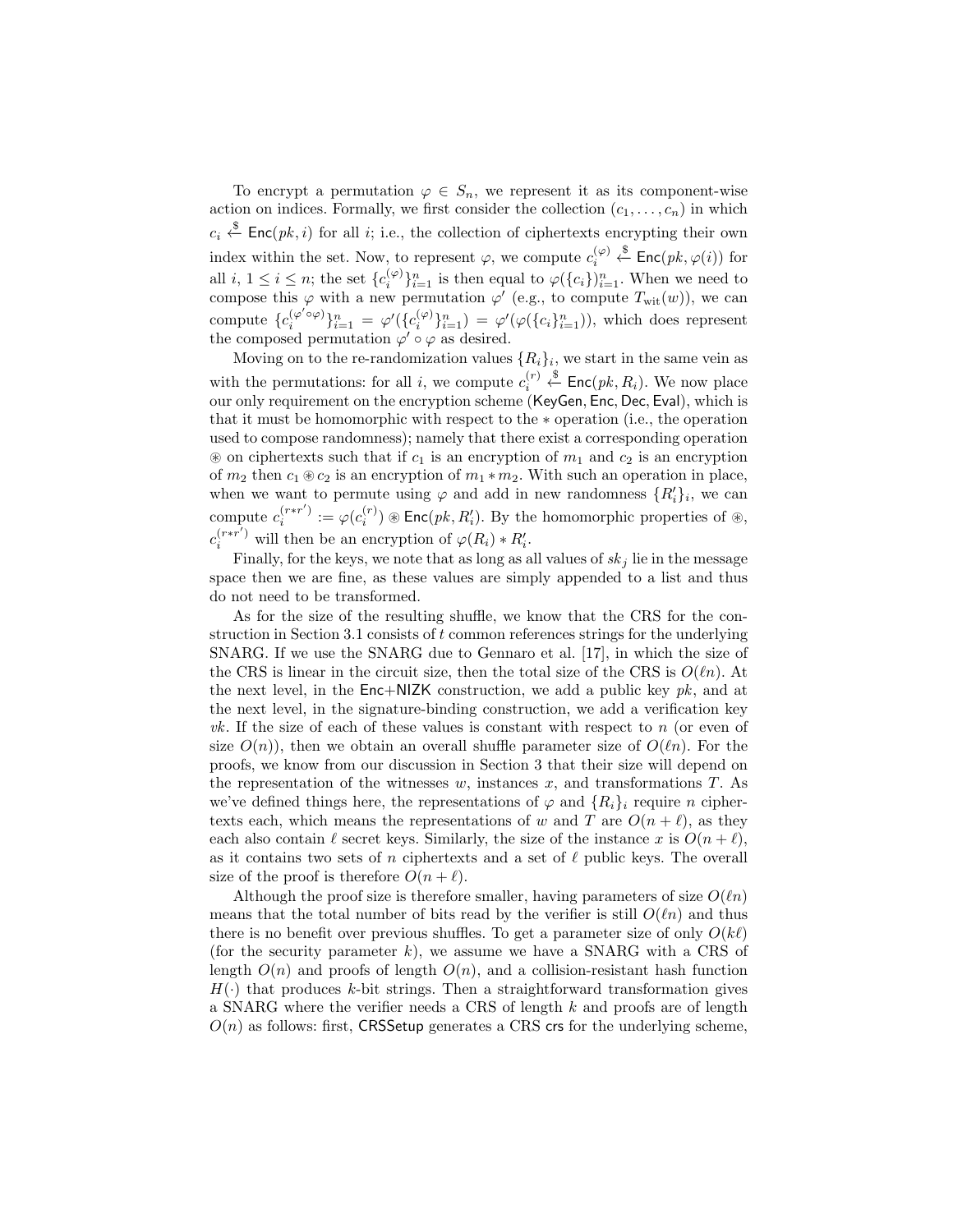and outputs both crs and H(crs). Then, the prover produces not only a proof  $\pi$ but also a CRS crs' such that  $H(\text{crs}') = H(\text{crs})$ ; the proof must then verify under crs'. In order to verify such a proof, the verifier need only take as CRS input the value  $H(\text{crs})$ . Knowledge extraction of this SNARG follows from collision resistance and knowledge extraction of the underlying SNARG: if the adversary produces a crs' different from crs but such that  $H(\text{crs}') = H(\text{crs})$  then it breaks the collision resistance of the hash function, and if it produces a proof under crs then the underlying extractor will work. If we then use this modified SNARG in our construction in Section 3.1, we get a malleable SNARG where the verifier takes as input a CRS of length  $O(k\ell)$  and proofs of length  $O(n)$ , meaning the elections monitor in our shuffle takes in parameters of size  $O(k\ell)$  and proofs of size  $O(n + \ell)$ .

# Acknowledgments

Anna Lysyanskaya was supported by NSF grants 1012060, 0964379, 0831293, and Sarah Meiklejohn was supported in part by a MURI grant administered by the Air Force Office of Scientific Research and in part by a graduate fellowship from the Charles Lee Powell Foundation.

# References

- 1. M. Belenkiy, J. Camenisch, M. Chase, M. Kohlweiss, A. Lysyanskaya, and H. Shacham. Delegatable anonymous credentials. In Proceedings of Crypto 2009, volume 5677 of LNCS, pages 108–125. Springer-Verlag, 2009.
- 2. M. Bellare and A. Palacio. The knowledge-of-exponent assumptions and 3-round zero-knowledge protocols. In Proceedings of Crypto 2004, pages 273–289, 2004.
- 3. N. Bitanksy, R. Canetti, A. Chiesa, and E. Tromer. From extractable collision resistance to succinct non-interactve arguments of knowledge, and back again. In Proceedings of ITCS 2012, 2012.
- 4. N. Bitansky, R. Canetti, A. Chiesa, and E. Tromer. Recursive composition and bootstrapping for SNARKs and proof-carrying data. Cryptology ePrint Archive, Report 2012/095, 2012. http://eprint.iacr.org/2012/095.
- 5. M. Blum, A. de Santis, S. Micali, and G. Persiano. Non-interactive zero-knowledge. SIAM Journal of Computing, 20(6):1084–1118, 1991.
- 6. D. Boneh, G. Segev, and B. Waters. Targeted malleability: homomorphic encryption for restricted computations. In Proceedings of ITCS 2012, 2012.
- 7. M. Chase, M. Kohlweiss, A. Lysyanskaya, and S. Meiklejohn. Malleable proof systems and applications. In Proceedings of Eurocrypt 2012, pages 281–300, 2012.
- 8. M. Chase, M. Kohlweiss, A. Lysyanskaya, and S. Meiklejohn. Succinct malleable NIZKs and an application to compact shuffles. Cryptology ePrint Archive, Report 2012/506, 2012. http://eprint.iacr.org/2012/506.
- 9. M. Chase, M. Kohlweiss, A. Lysyanskaya, and S. Meiklejohn. Verifiable elections that scale for free. In Proceedings of PKC 2013, 2013. to appear.
- 10. I. Damgård. Towards practical public key systems secure against chosen ciphertext attacks. In Proceedings of Crypto 1991, pages 445–456, 1991.